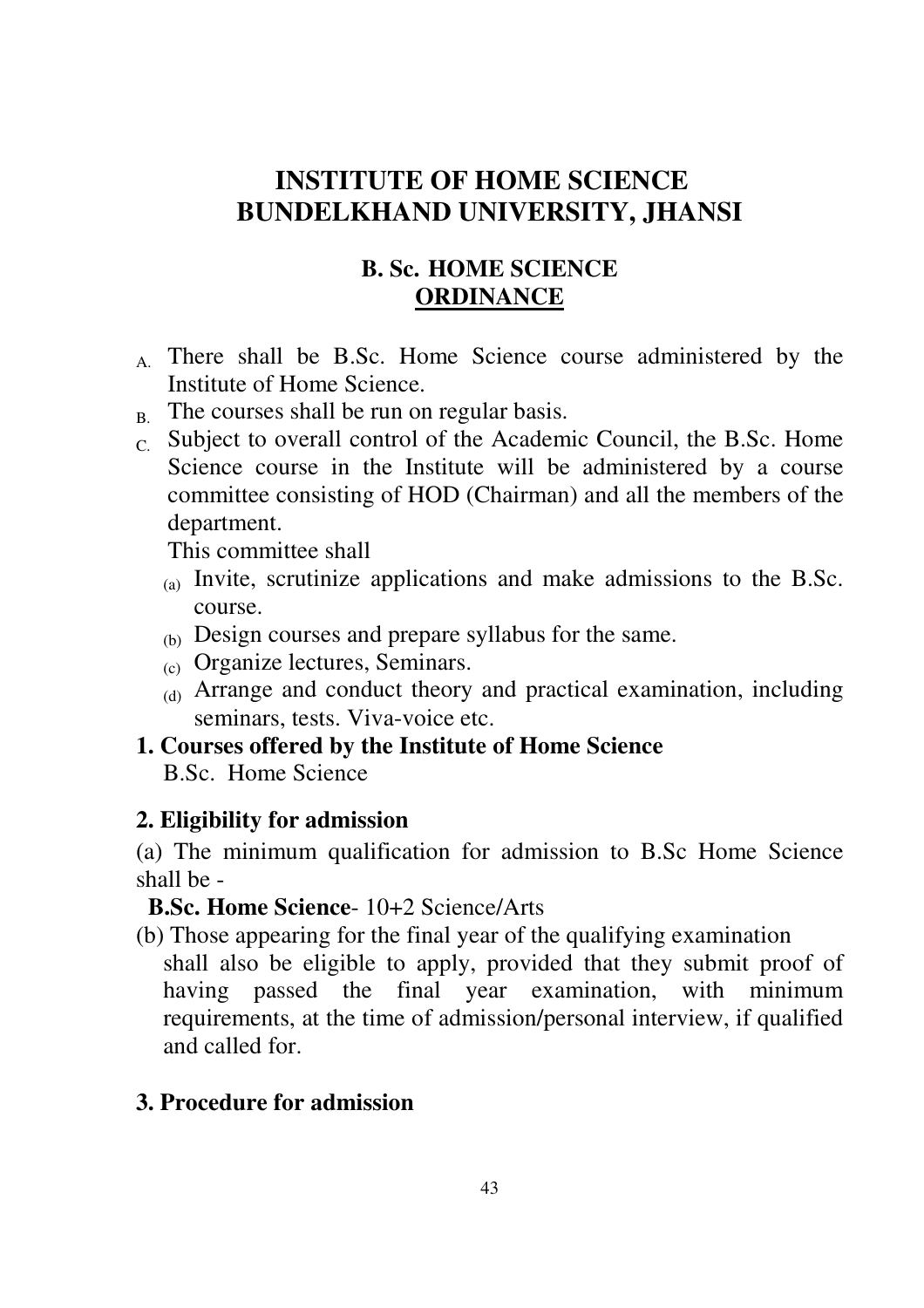Admission to eligible candidates will be strictly on merit, displayed decided by appropriate authorities of the University.

# **4. Normal Intake**

The maximum intake for of BSc Home Science shall be thirty (60). However the University may modify the normal intake as per needs. Statutory reservation, as applicable, shall be applicable as per University/ State Government rules/norms.

# **B.Sc. Home Science- 60**

# **5. Medium of Instruction**

Medium of instruction and examination shall be English and Hindi both.

# **6. Method of teaching**

Method of teaching in the academic programme will consist of class lectures by the regular faculty of the department, faculty members from other departments of the University and visiting/guest faculty from other academic Institutions. Seminars, training in other Institutions, Project works shall be essential component of the curriculum. Audio-visual teaching methods, Educational tours to various Institutions shall be conducted.

# **7. Attendance.**

Minimum attendance required to be eligible to appear in the examination for each paper shall be 75 % of all class lectures (Both Theory and Practical).

In case a student is short of attendance due to illness, participation in sports, extra curricular activities etc., the following rules shall apply-

- (a) Shortage of up to 10% attendance shall be condoned by the H.O.D on the specific recommendation of the class teacher.
- (b) A shortage of up to 25 % attendance can be condoned by the V.C. on the specific recommendations of the H.O.D.
- (c) Students who are unable to obtain the minimum attendance after considering all the above clauses will have to reregister for that particular paper in which they are short of the minimum required attendance as and when the paper is offered by the department.
- **8. Duration of the course.**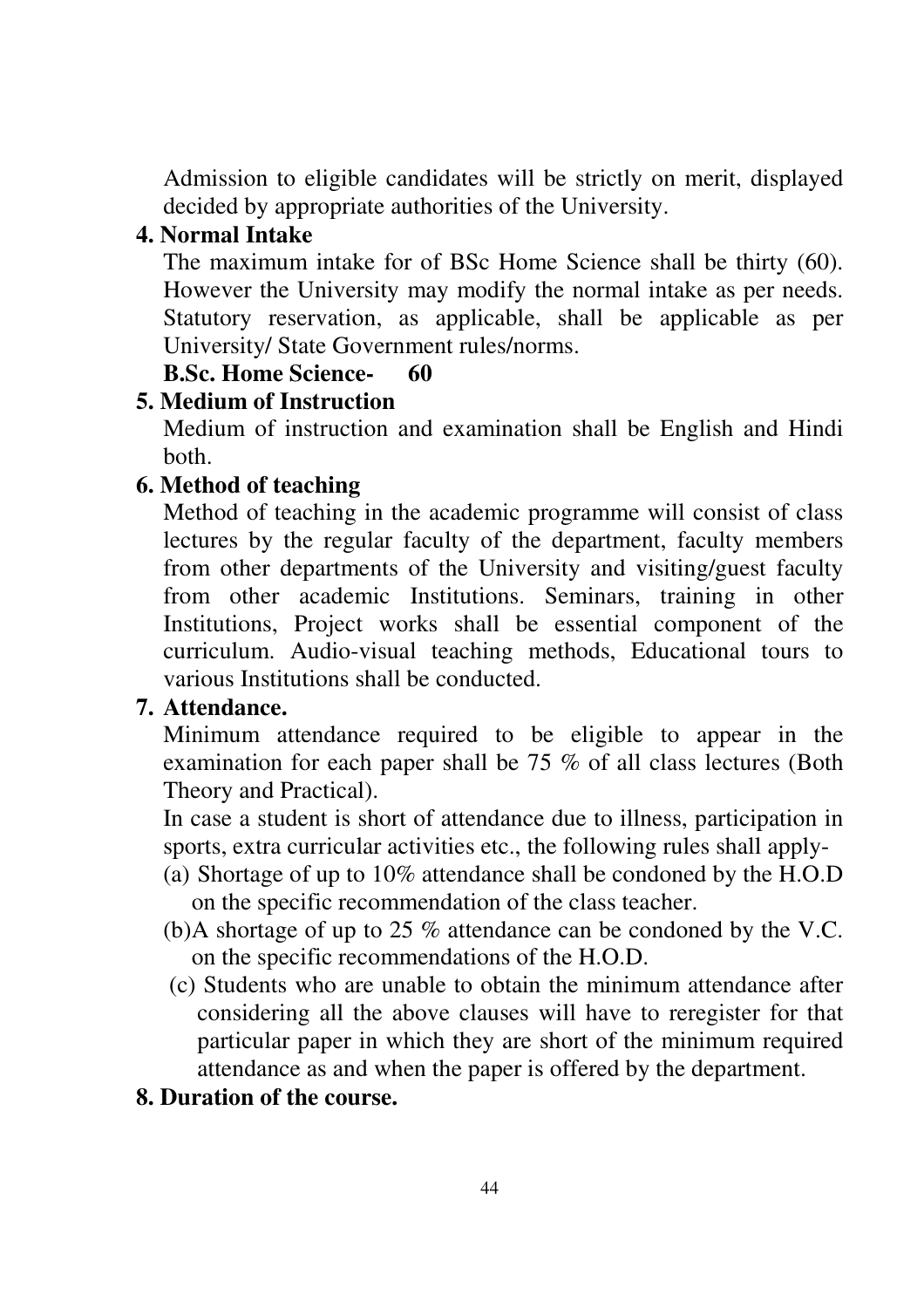The duration of the course for B.Sc. Home Science shall be three (3) academic years

# **9. (1) Examination.**

B.Sc Home Science programme shall have the following scheme of examination.

# **Theory Examinations.**

# **(a) Sessionals**

The subject teacher at his/her discretion shall conduct sessional examinations. The examination shall preferably be conducted when at least half of the syllabus is covered by the teacher. The questions can be objective/ short answer type and will be set by the concerned teacher. The weight age of this examination will be 30% for BSc. The teacher may conduct a make up examination if necessary after consulting the H.O.D.

If a student does not appear in a sessional examination, a reexamination may be conducted by the subject teacher only after the payment of penalty fees as decided by the University for each sessional in which the students was absent. Penalty fees should be paid for being absent in a sessional examination due to any reason including illness. On payment of fees, the subject teacher may reconduct a sessional examination with the consent of Dean.

If a student is unable to pass a sessional examination, he/she will be considered as back in that paper.

# **(b) Year-end Examination.**

The University shall conduct it normally after completion of the course content of the syllabus. The question paper will be set by examiners appointed by the Vice-Chancellor on the basis of the recommendation of the board of studies. The University shall decide the pattern of the question paper. The weight age of this examination will be 70%.

# **(c) Practical Examinations**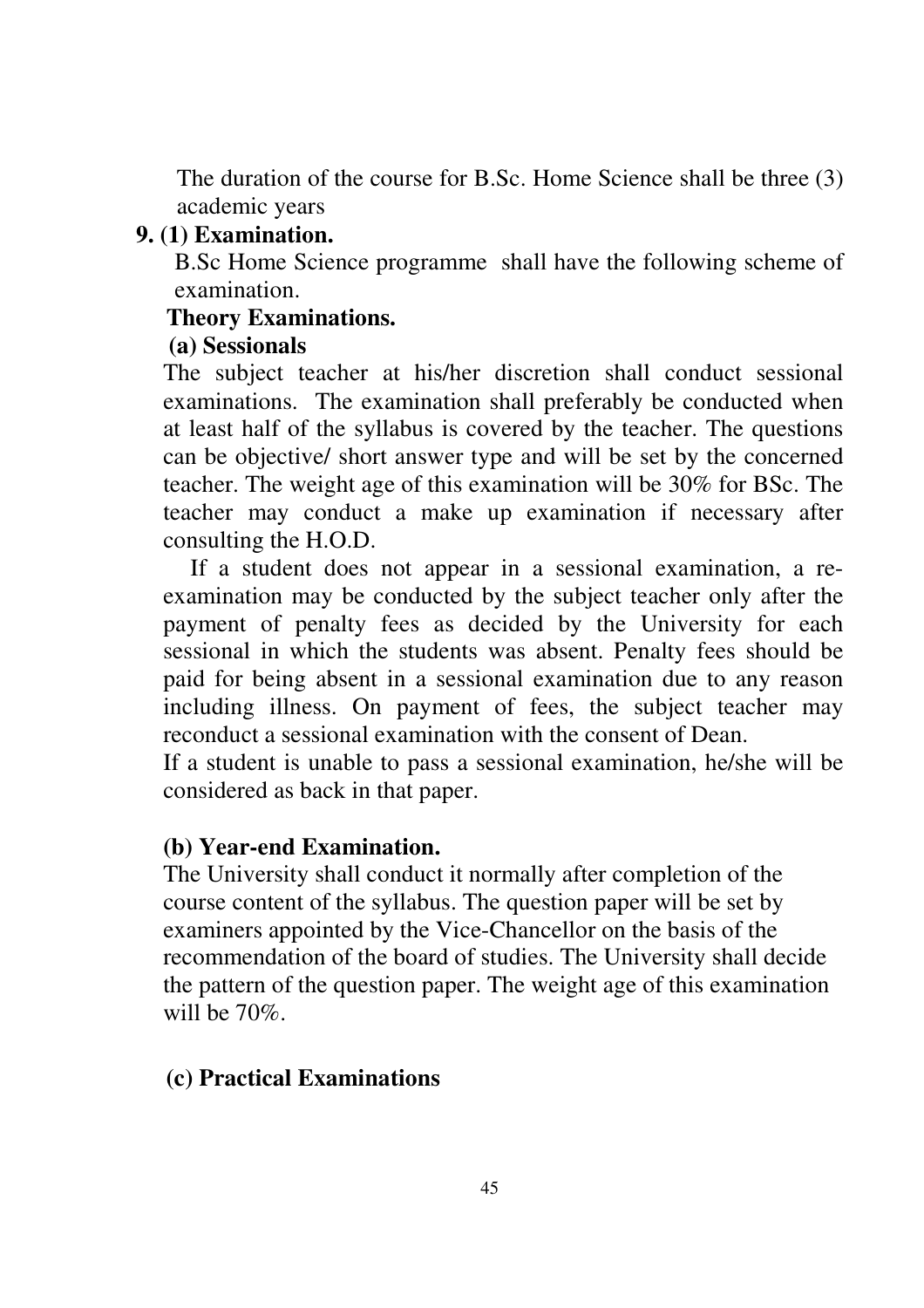A practical examination will be conducted in those papers, where it is given in the course structure. V.C. will appoint the examiners on the basis of the recommendations of the board of studies. The marks of the practical examination for B.Sc students will be distributed on the following basis.

 (1) 30% based on the performance of the students in the practical experiments conducted in the department laboratory under the faculty In charge of the concerned practical. The students will have to submit a practical record to the faculty In charge.

(2) 70% based on the year end/semester end practical examination and the viva-voice conducted by the examiners. The examiners include the Department faculty member In charge of the practical course and an external examiner appointed by the Vice-chancellor. 30 marks will before the experiments performed by the students in presence of the examiners and 20 marks will be for the viva-voice.

# **(2) Maximum marks**

 Maximum marks for each paper in B.Sc will be 100 for each theory paper and 50 for each practical or mentioned in course curriculum.

## **(3) Minimum passing marks**

B.Sc. Home Science - 33% for both Theory & Practical

## **(4) Results and Divisions for theory, seminars and practical**

(a)Third Division

B. Sc. 33% or more but less than 45%

(b) Second Division

B. Sc. 45% or more but less than 60%

(c) First Division.

60% or more but less than 75%

(d) Distinction.

75% or above.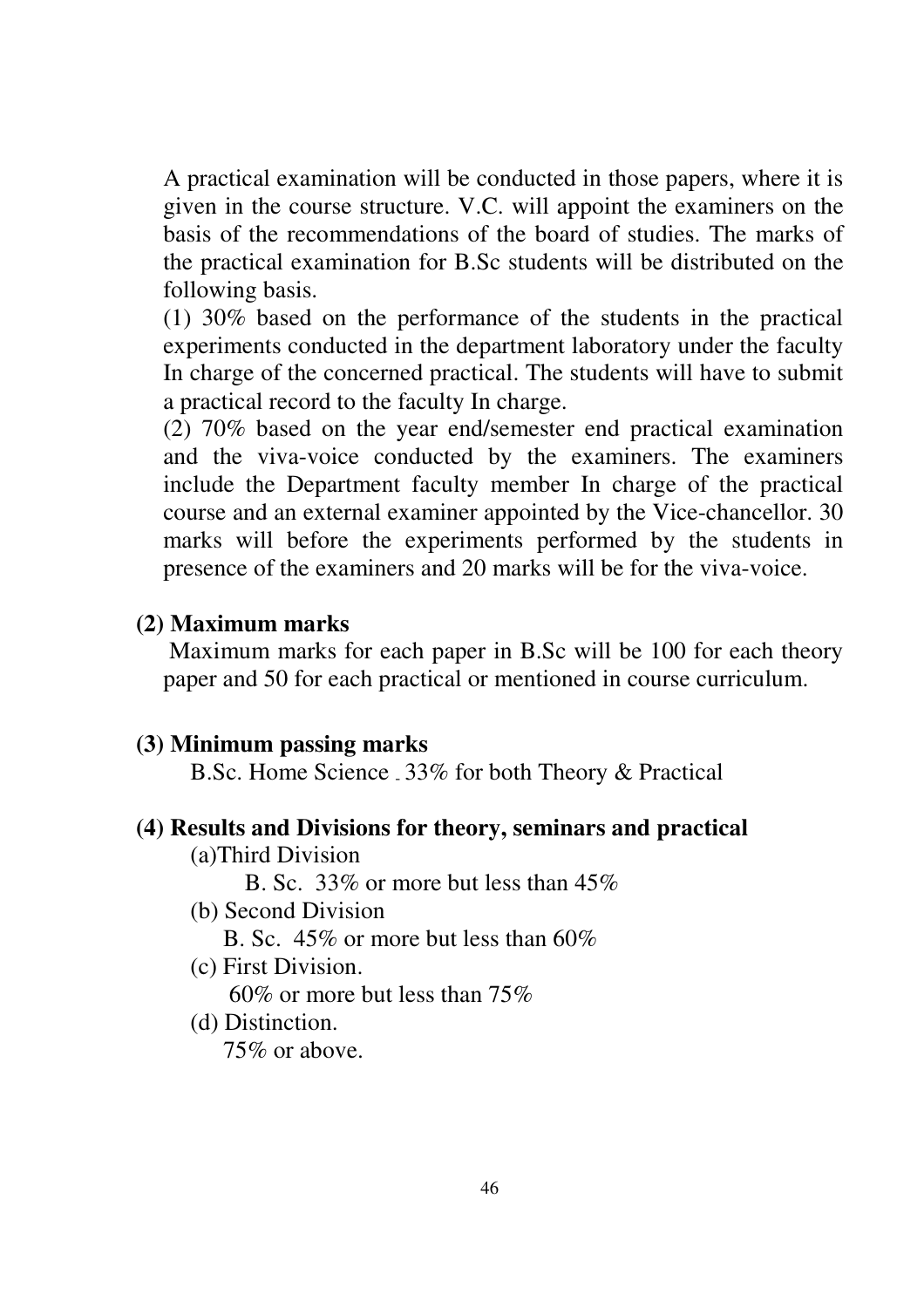### **9(5) Promotions to the next year:**

A student shall be promoted to the next year only if he/she passes 50% of the total number of theory papers in the year. Those who are unable to pass 50% of the theory papers shall be considered as fail.

## **9 (6) Back paper Examination.**

The students will have to clear theory, sessional as well as the practical papers separately. In case a student fails to clear a particular paper in a semester or year he/she shall be permitted to clear the 40% for both theory, sessional and practical by taking a back paper examination which shall be conducted along with the Annual examination in which that particular paper is offered in case of the B.Sc.(Home Science) students as in the mean time, the student will be given provisional admission in the next year. If student fails in sessional examination and did not submit the fees of sessional examination will be considered failed. A student will have clear his/her back paper with in three chances including special back paper. A student will have to clear all the papers by the end of the  $2<sup>nd</sup>$  year in order to be eligible for the award of the relevant degree by the university.

### **Ex-Student**

In case a student fails in the examination as per relevant provision he/she may be allowed to subsequent examination as an ex-student, without attending classes. He/she shall be appear & clear all papers, practical, examination etc. as per provision of the syllabus in that year.

## **9 (7) Special Back paper Examination.**

The University may also hold a special back paper examination after the declaration of final year result of (B.Sc. Home Science) and only for those students who were in Final year shall give the special back paper of any year. If a student fails to clear a special back paper he/she may be given another chance only with the regular (junior) students, where the student has to appear in an ordinary back paper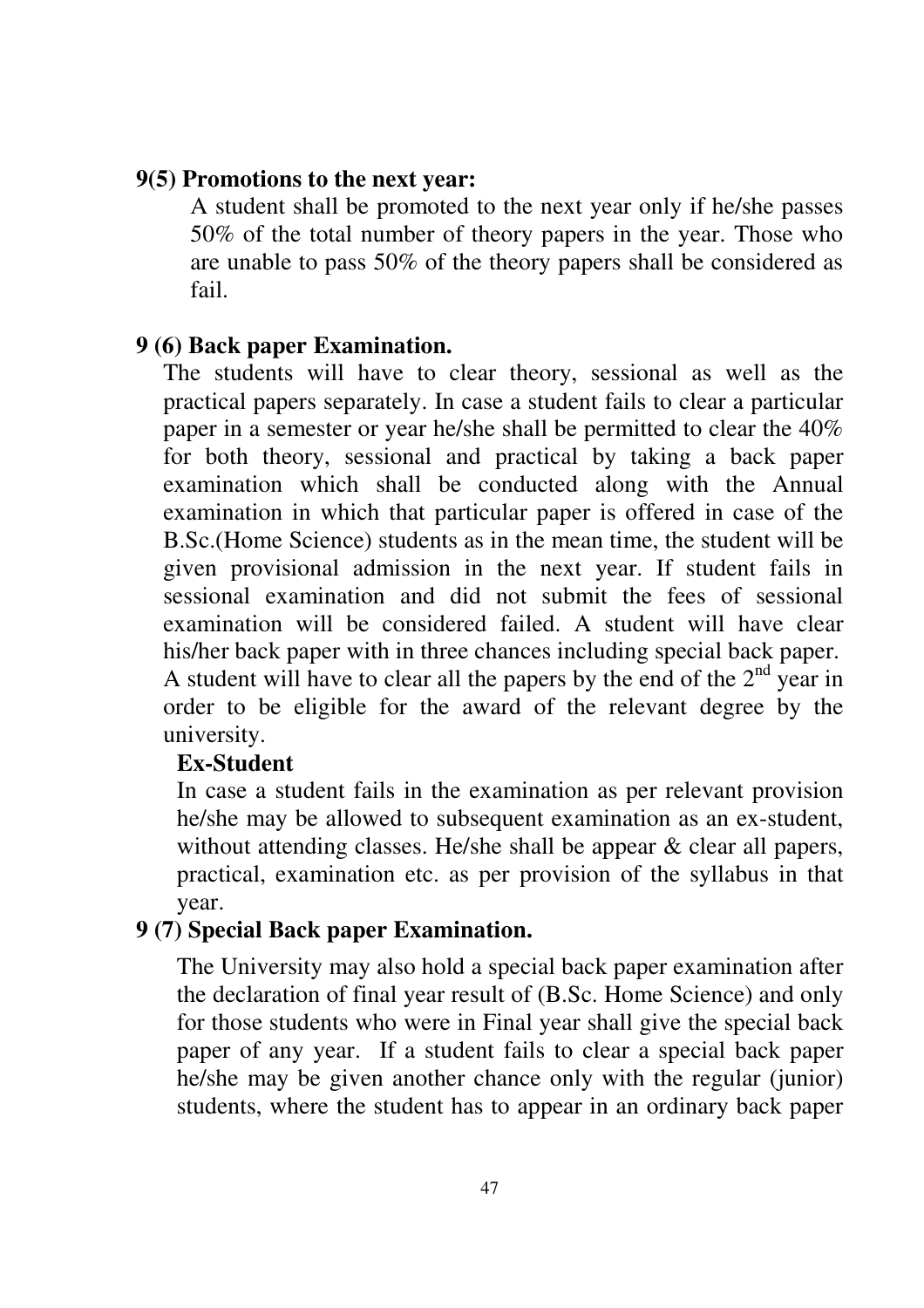examination. The fees of the above examination shall be decided as per the university norms decided time to time.

# **9(8) Improvement Examinations**

If a candidate has availed the chance of appearing in the back paper, he/she would not be improving his/her percentage.

For Improvement of percentage in semester/annual examination, a candidate can take one paper from each academic year / semester. The improvement of percentage can be done only at academic year.

# **Amendment:**

Any ordinance, fee structure and eligibility are subject to amendment from time to time as may by appropriate body of the University.

# **9(9) Final award of divisions-**

The students will be declared passed in a particular division after considering the average of marks obtained in all theory and practical.

# **10. Discipline.**

The students of the department are expected to maintain proper discipline with in the Institute as well as with in the University campus. Mutual consultation, carrying any hand written, printed material or books etc in the examination hall during any sessional or end semester/year examination will be considered an unfair practice. The examiners on duty may take back the answer sheets provided to any such student and expel the student from the examination hall and report the matter to the H.O.D.

The H.O.D. may recommend disciplinary procedures against such students including fine, suspension, debarring from appearing in any future examination for a time period up to 3 years or expels ion of the student from the University to the Vice Chancellor.

Students who want to go home or visit any other Institution/University/ Industry etc on valid reasons must submit an application to the H.O.D.and should take permission from the H.O.D. to leave the campus for the specific time period.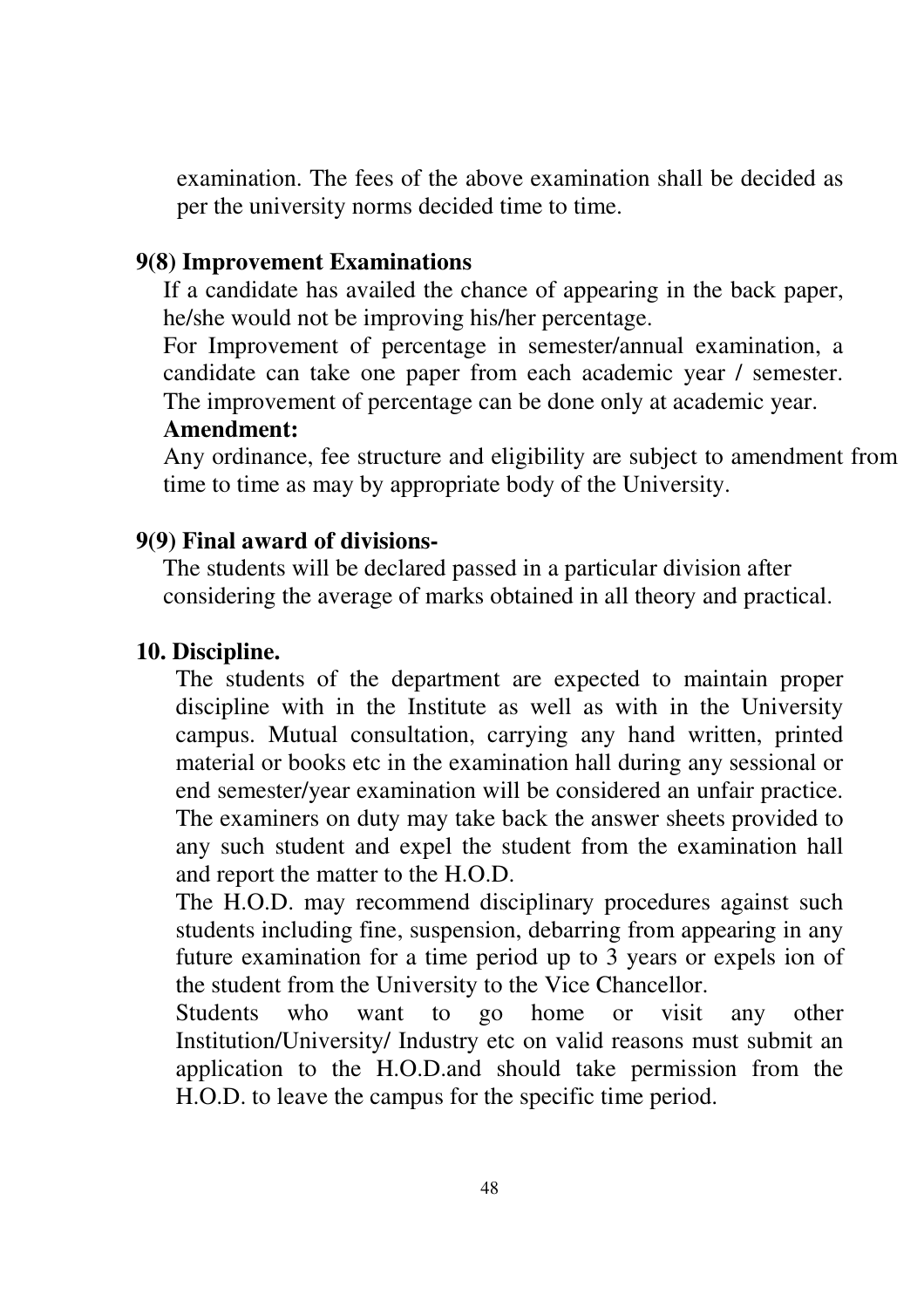# **11. Confidential file of students.**

The H.O.D. may maintain a confidential personnel file of students and keep a record of reports, feed backs etc about the activities and behaviour of students in the campus as well as in places or Institutions where they undergo training, attend seminars/conferences etc. The H.O.D. may check these files and use his discretionary powers while giving recommendations/permissions etc to students for training, project work etc. or for issuing the conduct and character certificate to students.

**13. Course programme-** The course programme of B.Sc. (Home Science) is given below-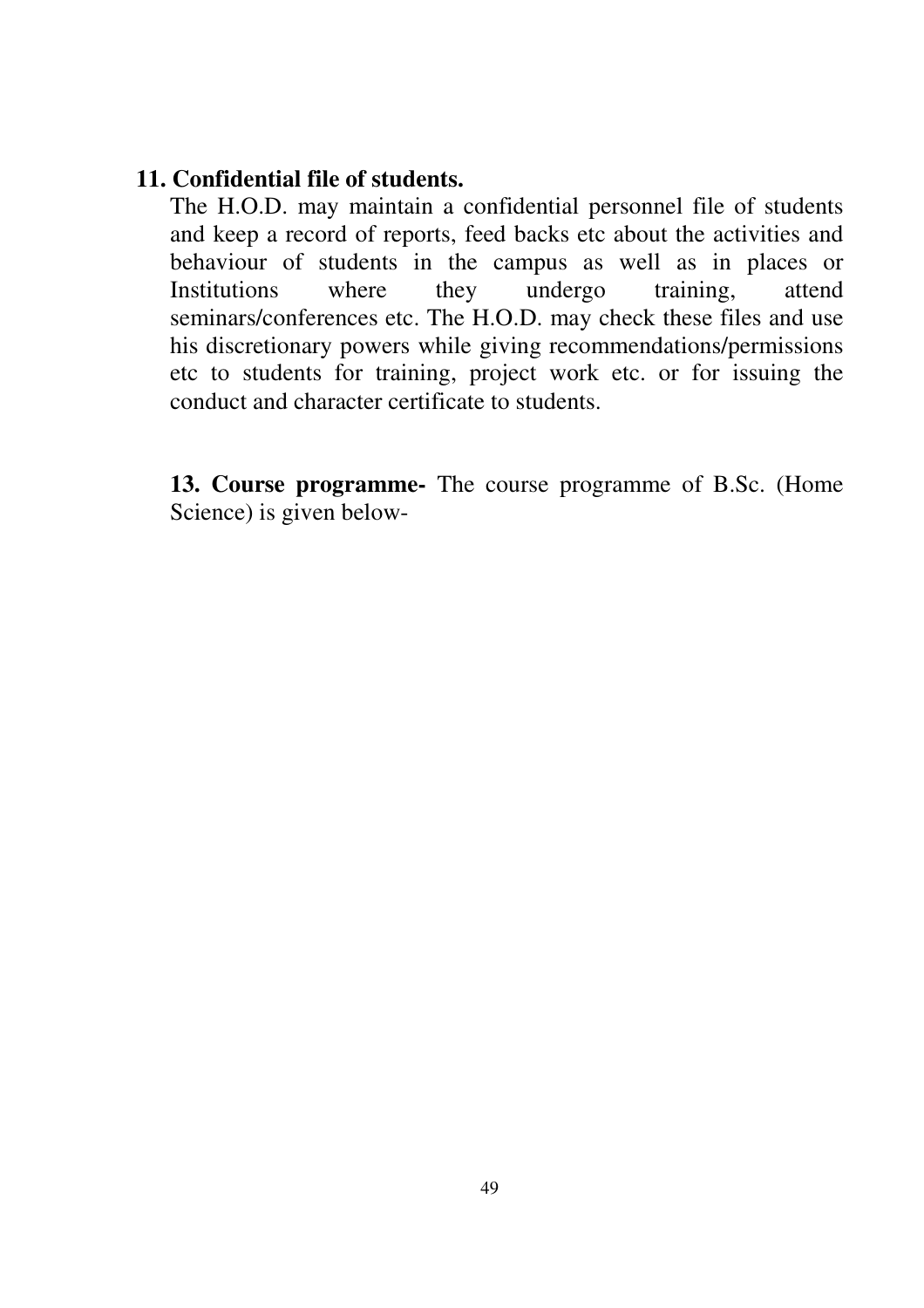# **B.Sc. (Home Science) Revised syllabus**<br> **Example 1 Year)**<br> **Example 2008-09**

B.Sc. H.Sc. (Ist Year)

# Compulsory Courses

| <b>Course Code</b>                         | <b>Course Title</b>                                   | <b>Final Exam</b> |                                              | <b>Sessional Practical</b>  |     |  |  |
|--------------------------------------------|-------------------------------------------------------|-------------------|----------------------------------------------|-----------------------------|-----|--|--|
| <b>BHS-101</b>                             | Introduction to Home                                  |                   |                                              |                             |     |  |  |
|                                            | Science                                               | 75                |                                              | 25<br>50                    |     |  |  |
| <b>BHS-102</b>                             | Human Physiology                                      | 75                |                                              | 25                          |     |  |  |
| <b>BHS-103</b>                             | Childhood Development                                 | 75                |                                              | 25<br>50                    |     |  |  |
| <b>BHS 104</b>                             | Core Module Syllabus for                              |                   | 50(Marks not to be added in the total marks) |                             |     |  |  |
|                                            | <b>Environmental Studies</b>                          |                   |                                              |                             |     |  |  |
| <b>Elective Courses (Arts Group)</b>       |                                                       |                   |                                              |                             |     |  |  |
| <b>BHS-105</b>                             | <b>Introductory Sciences</b>                          | 75                |                                              | 25                          |     |  |  |
| <b>Elective Courses (Science Group)</b>    |                                                       |                   |                                              |                             |     |  |  |
| <b>BHS-106</b>                             | <b>Introductory Arts</b>                              | 75                |                                              | 25                          |     |  |  |
|                                            |                                                       |                   |                                              | <b>Total</b><br>$=$         | 500 |  |  |
|                                            |                                                       |                   |                                              | w.e.f. 2009-10              |     |  |  |
| B.Sc. H.Sc. (IInd year)<br><b>BHS-107</b>  | Food Science                                          | 75                |                                              |                             |     |  |  |
|                                            |                                                       |                   | 25                                           | 50                          |     |  |  |
| <b>BHS-108</b>                             | Preparation and Preservation<br><b>Textiles</b>       | 75                | 25                                           | 50                          |     |  |  |
| <b>BHS-109</b>                             | Management of                                         | 75                | 25                                           | 50                          |     |  |  |
|                                            |                                                       |                   |                                              |                             |     |  |  |
|                                            | Family Resource and<br>Household Equipments           |                   |                                              |                             |     |  |  |
| <b>BHS-110</b>                             | Development and studies in                            |                   |                                              |                             |     |  |  |
|                                            | Adolescence and Adulthood                             | 75                | 25                                           | 50                          |     |  |  |
| <b>BHS-111</b>                             | <b>Extension Education and</b>                        |                   |                                              |                             |     |  |  |
|                                            | <b>Community Development</b>                          | 75                | 25                                           | 50                          |     |  |  |
| <b>BHS-112</b>                             | <b>Nutritional Biochemistry</b>                       | 75                | 25                                           | 50                          |     |  |  |
|                                            |                                                       |                   | <b>Total</b>                                 | 900<br>$=$                  |     |  |  |
|                                            |                                                       |                   |                                              |                             |     |  |  |
| B.Sc. H.Sc. (IIIrd Year)<br><b>BHS-113</b> | <b>Nutrition and Dietetics</b>                        | 75                | 25                                           | <u>w.e.f. 2010-11</u><br>50 |     |  |  |
| <b>BHS-114</b>                             |                                                       | 75                | 25                                           | 50                          |     |  |  |
| <b>BHS-115</b>                             | <b>Clothing Construction</b><br>Housing, Furnishing & |                   |                                              |                             |     |  |  |
|                                            | Maintenance                                           | 75                | 25                                           | 50                          |     |  |  |
| <b>BHS-116</b>                             | Communication, Diffusion                              | 75                | 25                                           | 50                          |     |  |  |
|                                            | & Adoption of Homestead                               |                   |                                              |                             |     |  |  |
|                                            | Technology                                            |                   |                                              |                             |     |  |  |
| <b>BHS-117</b>                             | Entrepreneurship                                      |                   |                                              |                             |     |  |  |
|                                            | Development                                           | 75                | 25                                           | 50                          |     |  |  |
| <b>BHS-118</b>                             | Applied & Community                                   |                   |                                              |                             |     |  |  |
|                                            | Nutrition                                             | 75                | 25                                           | 50                          |     |  |  |
|                                            |                                                       |                   |                                              | $Total = 900$               |     |  |  |
|                                            |                                                       |                   |                                              |                             |     |  |  |
|                                            |                                                       |                   | Grand Total $= 2300$                         |                             |     |  |  |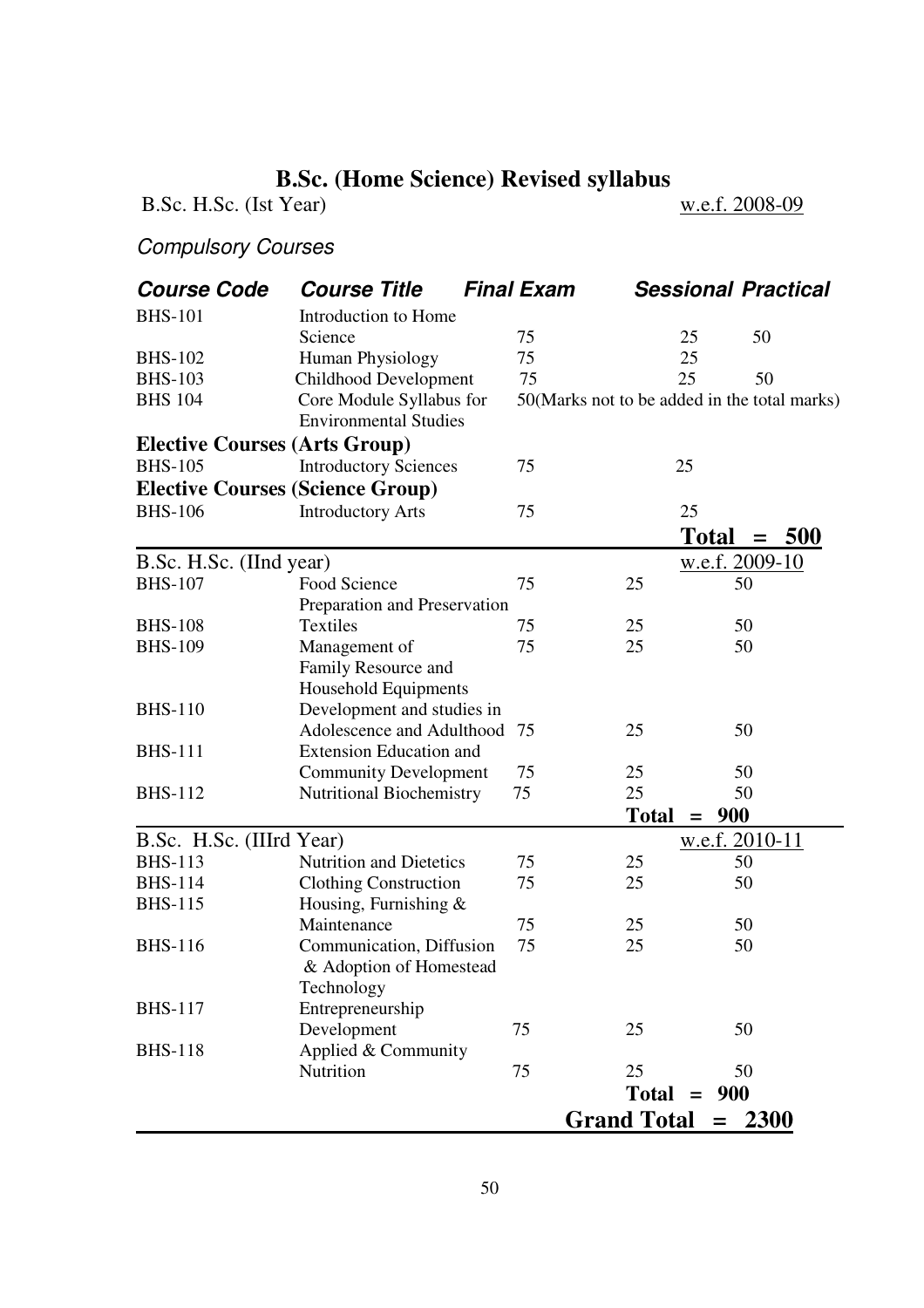# **B.Sc. (Home Science) Revised syllabus**

| B.Sc. H.Sc. (Ist Year)           |                                                          |  |                                              |           |         | w.e.f. 2008-09 |  |
|----------------------------------|----------------------------------------------------------|--|----------------------------------------------|-----------|---------|----------------|--|
| <b>Compulsory Courses</b>        |                                                          |  |                                              |           |         |                |  |
| <b>Course Code</b>               | <b>Course Title</b>                                      |  | Final Exam                                   | Sessional |         | Practical      |  |
| <b>BHS-101</b>                   | Introduction to Home                                     |  |                                              |           |         |                |  |
|                                  | Science                                                  |  | 75                                           |           | 25      | 50             |  |
| <b>BHS-102</b>                   | Human Physiology                                         |  | 75                                           |           | 25      |                |  |
| <b>BHS-103</b>                   | Childhood Development                                    |  | 75                                           |           | 25      | 50             |  |
| <b>BHS 104</b>                   | Core Module Syllabus for<br><b>Environmental Studies</b> |  | 50(Marks not to be added in the total marks) |           |         |                |  |
| Elective Courses (Arts Group)    |                                                          |  |                                              |           |         |                |  |
| <b>BHS-105</b>                   | <b>Introductory Sciences</b>                             |  | 75                                           |           | 25      |                |  |
| Elective Courses (Science Group) |                                                          |  |                                              |           |         |                |  |
| <b>BHS-106</b>                   | <b>Introductory Arts</b>                                 |  | 75                                           |           | 25      |                |  |
|                                  |                                                          |  |                                              |           | Total   | $= 500$        |  |
|                                  |                                                          |  |                                              |           |         |                |  |
| B.Sc. H.Sc. (IInd year)          |                                                          |  |                                              |           |         | w.e.f. 2009-10 |  |
| <b>BHS-107</b>                   | Food Science                                             |  | 75                                           | 25        |         | 50             |  |
|                                  | Preparation and Preservation                             |  |                                              |           |         |                |  |
| <b>BHS-108</b>                   | Textiles                                                 |  | 75                                           | 25        |         | 50             |  |
| <b>BHS-109</b>                   | Management of                                            |  | 75                                           | 25        |         | 50             |  |
|                                  | Family Resource and                                      |  |                                              |           |         |                |  |
|                                  | Household Equipments                                     |  |                                              |           |         |                |  |
| <b>BHS-110</b>                   | Development and studies in                               |  |                                              |           |         |                |  |
|                                  | Adolescence and Adulthood 75                             |  |                                              | 25        |         | 50             |  |
| <b>BHS-111</b>                   | <b>Extension Education and</b>                           |  |                                              |           |         |                |  |
|                                  | <b>Community Development</b>                             |  | 75                                           | 25        |         | 50             |  |
| <b>BHS-112</b>                   | <b>Nutritional Biochemistry</b>                          |  | 75                                           | 25        |         | 50             |  |
|                                  |                                                          |  |                                              | Total     | $=$     | 900            |  |
|                                  |                                                          |  |                                              |           |         |                |  |
| B.Sc. H.Sc. (IIIrd Year)         |                                                          |  |                                              |           |         | w.e.f. 2010-11 |  |
| <b>BHS-113</b>                   | <b>Nutrition and Dietetics</b>                           |  | 75                                           | 25        |         | 50             |  |
| <b>BHS-114</b>                   | <b>Clothing Construction</b>                             |  | 75                                           | 25        |         | 50             |  |
| <b>BHS-115</b>                   | Housing, Furnishing &                                    |  |                                              |           |         |                |  |
|                                  | Maintenance                                              |  | 75                                           | 25        |         | 50             |  |
| <b>BHS-116</b>                   | Communication, Diffusion                                 |  | 75                                           | 25        |         | 50             |  |
|                                  | & Adoption of Homestead                                  |  |                                              |           |         |                |  |
|                                  | Technology                                               |  |                                              |           |         |                |  |
| <b>BHS-117</b>                   | Entrepreneurship                                         |  |                                              |           |         |                |  |
|                                  | Development                                              |  | 75                                           | 25        |         | 50             |  |
| <b>BHS-118</b>                   | Applied & Community                                      |  |                                              |           |         |                |  |
|                                  | Nutrition                                                |  | 75                                           | 25        |         | 50             |  |
|                                  |                                                          |  |                                              | Total     | $= 900$ |                |  |
|                                  |                                                          |  |                                              |           |         |                |  |

Grand Total =  $2300$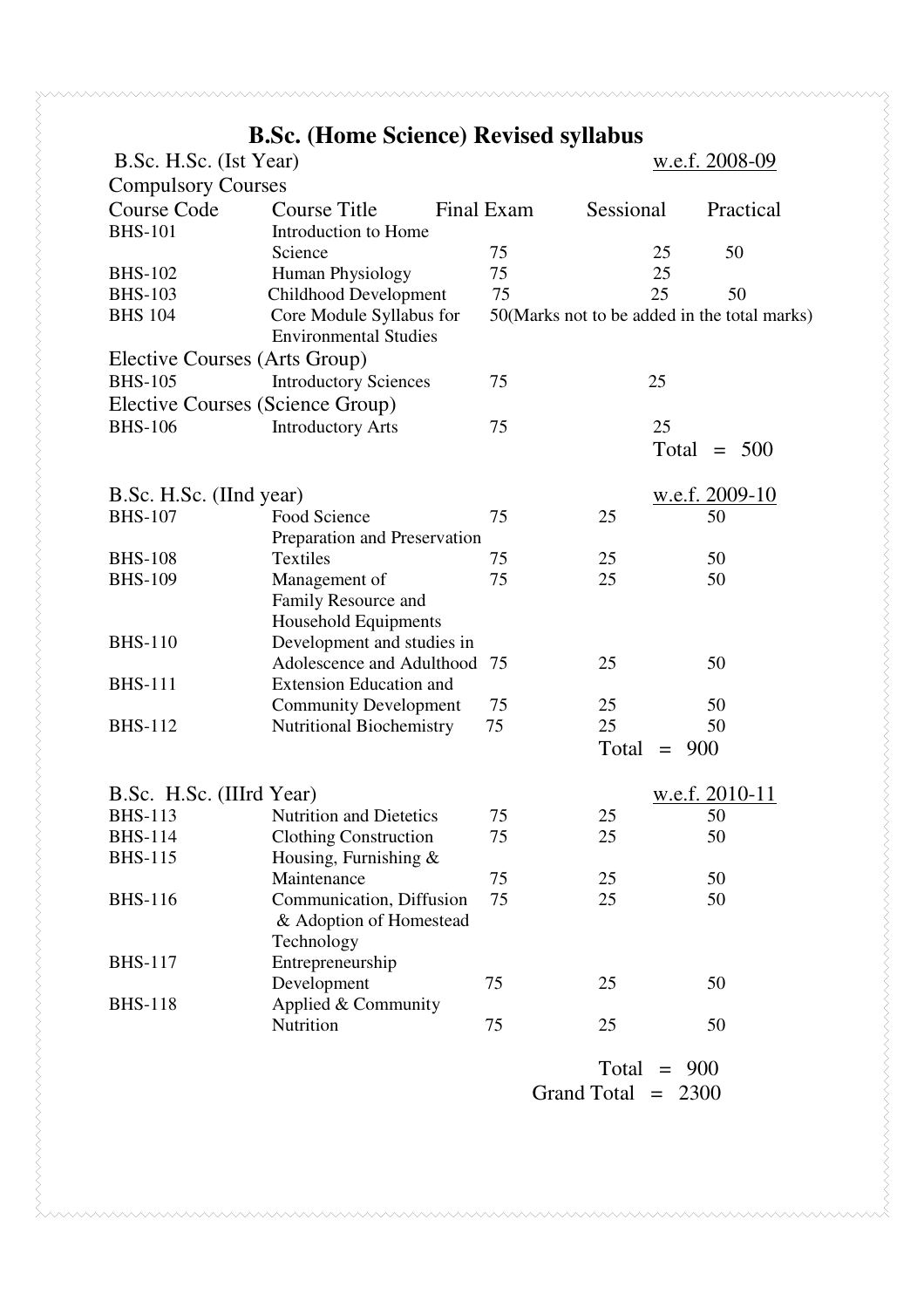# **BHS-101 INTRODUCTION TO HOME SCIENCE**

Final Exams:75 Sessional Exams:25 Practical : 50

Unit I- Introduction Meaning & Scope of Home Science. Home Science in India.

#### Unit II Food & Nutrition

Food groups and the nutrients contributed by each group to the diet composition and nutritive value of cereals , pulses dairying products , meat , fish and poultry , vegetables ,fruits ,fats and oils ,sugar and jaggery Type of nutrition- Malnutrition, undernutrition, over nutrition

Balanced diet- principles of meal planning according to RDA.Food processing methods-Soaking, Sprouting, grinding, boiling, steaming etc.Effect of processing and cooking methods on composition and nutritive value of foods

#### **Practical**

Weighing and measuring of food items-Preparation of recipes using cereals and cereal products, pre-treatment and processing of pulses germination, fermentation, preparation of recipes

#### Unit III Home Management

Definition, scope and significance of family resources management. Family, its type, stage of family life cycle, concepts of management: values, goals, standards and resources management process, planning, organizing, controlling and evaluation, energy management, decision making process, work simplification techniques.

#### Unit IV Clothing and textiles

Introduction to textile fiber, its classification, terminology used in textile processing, Weaving, Finishes, Stain removal methods, Sewing machine – its parts and accessories

#### **Practical**

Demonstration on laundry equipments, washing, finishing and storage of textile articles.

#### Unit V Child Development

 Meaning, Scope & importance. Various stages of child development, prenatal development, Physical, Motor, Emotional, Personality, Cognitive, Social, Speech development of child.

#### Unit VI Extension education

 Meaning of extension education and its relationship with other sciences and subject matter areas of Home Science. Extension education as a discipline with special reference to home science. Extension education and its contribution towards development of rural families / household .Historical development of community development and extension education programmes in India, Philosophy , principles , objectives and selected concepts of Extension education , selected rural development programmes of govt. , voluntary organizations and state universities for women , youth and children with special reference to role of home science extension in community building for upliftment for rural families

#### **Reference:-**

Chandra A.A. Shah and U. Joshi (1989): Fundamentals of Teaching Home Science, New Delhi: Sterling Publishers House.

Devadas, Rajammal P. (1980): Text-book of Home Science, NCERT, New Delhi.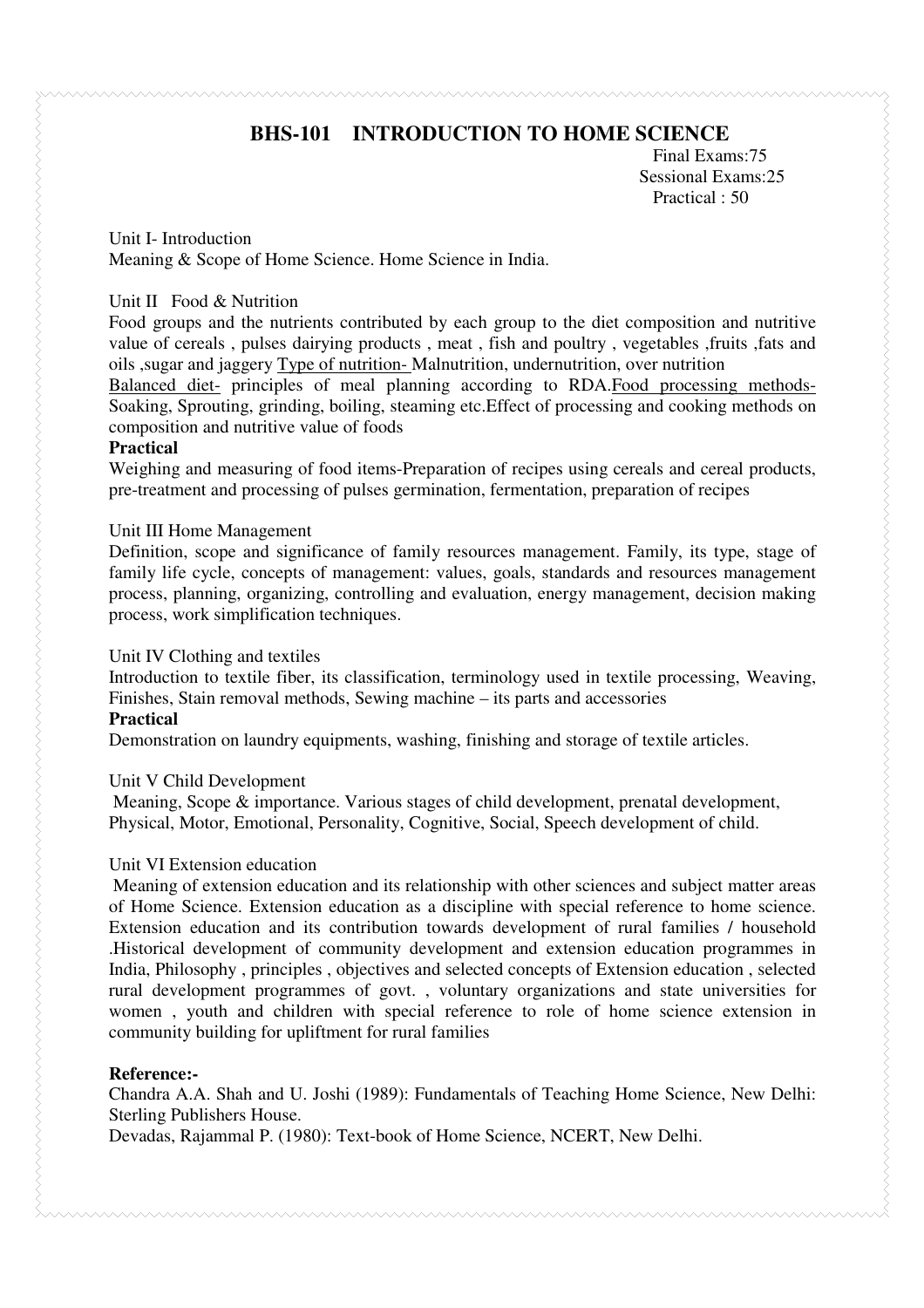# **BHS-102 HUMAN PHYSIOLOGY**

 Final Exams:75 Sessional Exams:25

#### Unit I

Introduction -Definition of Physiology, structure of the cell and function of its component parts.

#### Unit II

Blood –Blood composition, function and blood group.

#### Unit III

Digestive system –Anatomy and physiology of the alimentary canal, liver, pancreas and gall bladder, digestion and absorption of carbohydrates, protein and fats.

Reproductive system–Physiology and anatomy of male, female, sexual organs, spermatogenesis, menstrual cycle.

#### Unit IV

 Excretory system –structure and function of kidney, mechanism of formation of urine by the kidney .Endocrinology –Elementary study of different endocrinal glands of the body, their hormones and action.

#### Unit V

 Cardiovascular system –Structure and anatomy of heart, circulation of blood to heart (Pulmonary circulation), cardiac cycle.

Respiratory system-Structure and Anatomy of Respiratory organ, mechanism of respiration, artificial respiration.

#### Unit VI

Nervous system-Structure and function of brain and spinal cord reflex action (Elementary study). Special Sense –Structure and function of eye, ear and skin.

#### **Reference:-**

Guyton, A.C. Hall, J.E. (1996): Text book of Medical Physiology,  $9^{th}$  ed. Prism Books (Pvt.)Ltd., Bangalore.

Winwood (1988): Sear's Anatomy and Physiology for nurses, London, Edward Arnold.

Wilson (1989): Anatomy and Physiology in Health and Illness, Edinburgh, Churchill Livingstone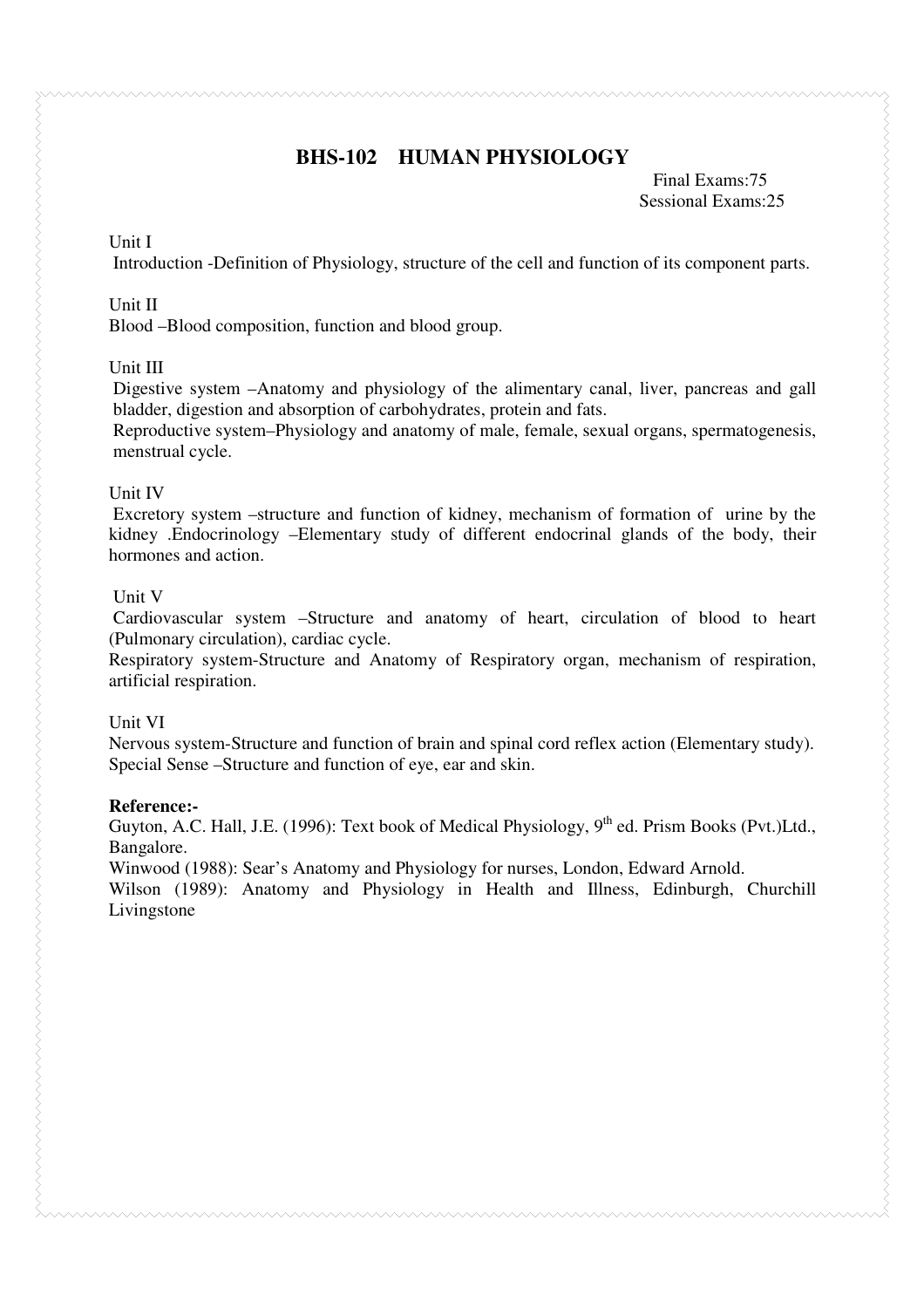# **BHS-103 CHILDHOOD DEVELOPMENT**

**Final Exams: 75**  Sessional Exams: 25 Practical: 50

#### Unit I Prenatal Development

Stages, Factors influencing prenatal development, Birth Process and complications

#### Unit II Infancy

0-2 years—The baby at birth ; size, activity, sensations and sensitivity and needs. Classification of infant states, and methods of handling infants. Physical and motor development during first two years and emotional development. Development of understanding and language. Cognitive development. Piaget's theory of cognitive development ; the sensory motor stage. Effects of maternal and social deprivation.

#### Unit III Preschool years

 3-6 years—Physical and motor development Adaptive behavior cognitive and language development. Piaget's theory of cognitive development the preoperational stage. Social development Socialization at home and outside home - Play and its value.

#### Unit IV School Years

 6-12 years -Physical growth and development of motor skills. Language and cognitive development. Piaget's theory of cognitive development: Concrete Operational stage. Imagination and creativity. Social development at home—Peer, groups and friendship roll of parents. Teachers and community in personality development and adjustment.

#### **PRACTICAL**

Interviewing mothers of infants to conduct a survey of feeding and weaning practices.

Taking heights and weights of Infants and pre-school children.

Observation of Infants arid children for stages of language development and speech analysis. Observing play preferences and other social activities in children.

Planning and conducting recreational activities for young children.

Rhymes, songs and stories Creative activities play activities.

Visit to Bal Bhawan and other institutions of child welfare

Preparing a report of these visits.

#### **Reference:-**

Gordon, I.J. (1975): Human Development. New York: Harper & Row Unit I pp. 2-21 Harris, A. C. (1986): Child Development. St. Paul: West Pub. Unit I, pp.5-17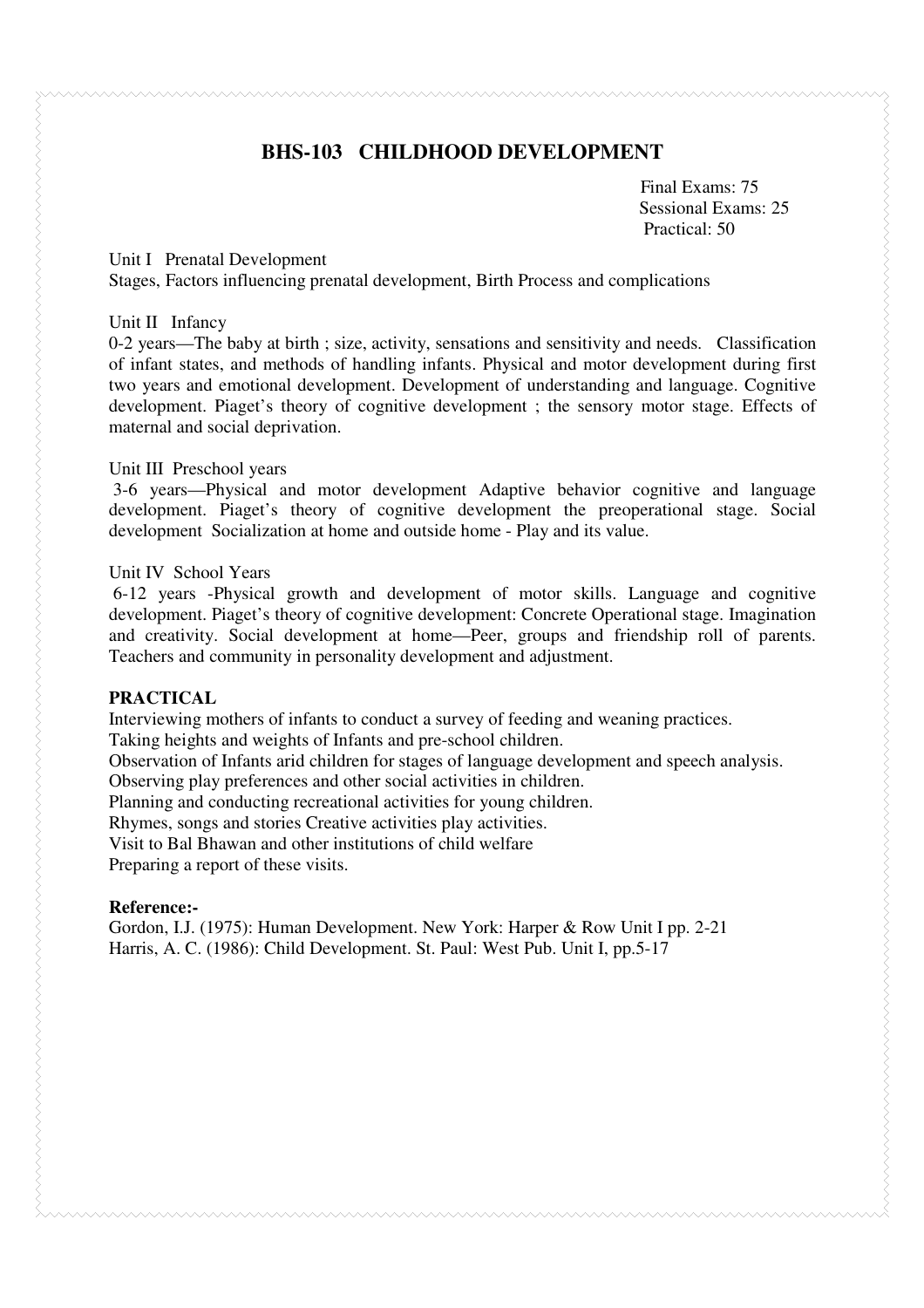# **BHS-104 CORE MODULE SYLLABUS FOR ENVIRONMENTAL STUDIES**

Final Exams: 50

Unit1: The multidisciplinary nature of environmental studies (2 lectures) Definition. Scope and importance Need for public awareness

Unit 2: Natural Resources: Renewable and non-renewable resources: (8 lectures)

- **.** Natural resources and associated problems.
- a. Forest resources: Use and over exploitation, deforestation, case studies. Timber extraction, mining, dams and their effects on forests and tribal people.
- b. Water resources: Use and over utilization of surface and ground water. Floods, drought, conflicts over water, dams benefits and problems.
- c. Mineral resources: Use and exploitation, environmental effects of extracting and using mineral resources, case studies.
- d. Food resources: World food problems, changes caused by agriculture and over gazing effects of modern agriculture, fertilizer, pesticide problems water logging, salinity, case studies
- e. Energy resources: Growing energy needs renewable and non-renewable energy sources, Use of alternate energy sources, case studies.
- f. Land resources: Land as a resource, land degradation, man induced landslides, soil erosion and desertification.
- **.** Role of an individual in conservation of natural resources.
	- **.** Equitable use of resources for sustainable lifestyles**.**
- Unit 3: Ecosystems
	- **.** Concept of an ecosystem
	- Structure and function of an ecosystem.
	- Procedures, consumers and decomposers.
	- **.** Energy flow in the ecosystem.
	- **Ecological succession.**
	- Food chains, food webs and ecological pyramids.
	- . Introduction types characteristic features, structure and function of the following ecosystem:-
	- a) Forest ecosystem
	- b) Grassland ecosystem
	- c) Desert ecosystem
	- d) Aquatic ecosystem (ponds, streams, lakes, rivers.oceans, estuaries).

Unit 4: Biodiversity and its conservation

- **.** Introduction- Definition: genetic, species and ecosystem diversity.
- **.** Biogeographically classification of India.
- **.** Value of biodiversity: consumptive use, productive use, social ethical, aesthetic and option values.
- **.** Biodiversity at global, National and local levels.
- **.** India as a mega-diversity nation.
- **.** Hot spots of biodiversity.
- **.** Threats to biodiversity: habitat loss, poaching of wildlife, man-wildlife conflicts.
- **.** Endangered and endemic species of India
- **.** Conservation of biodiversity: In-situ and Ex-situ conservation of biodiversity.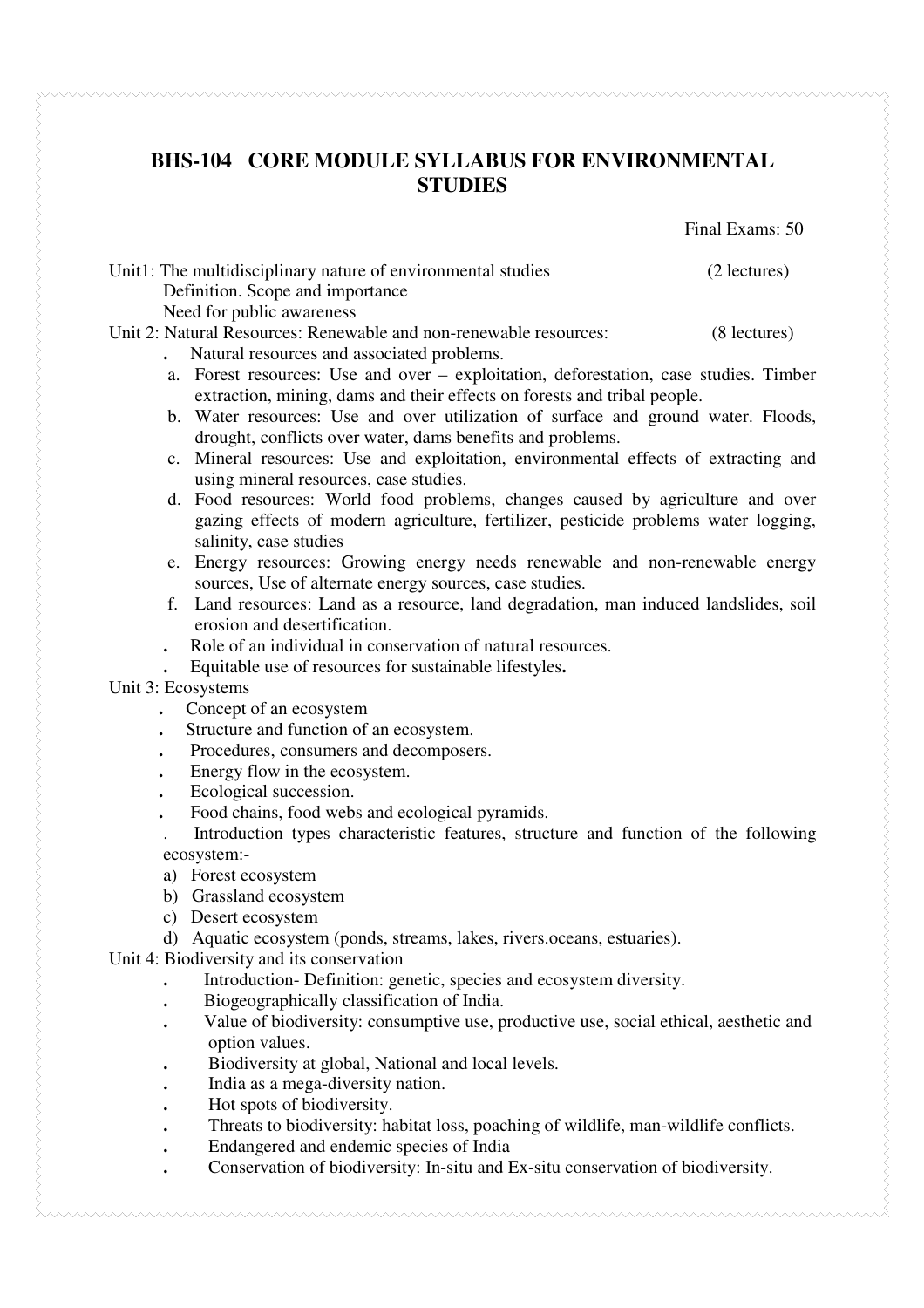#### Unit 5: Environmental Population **b** *s s s s s* **<b>***s s s s s s s s s s s s s s s s s s s s s s s s s s*

- **.** Definition, Causes, effects and control measures of:-
- a. Air pollution
- b. Water pollution
- c. Soil pollution
- d. Marine pollution
- e. Noise pollution
- f. Thermal pollution
- g. Nuclear hazards
- **.** Solid waste Management: Causes, effects and control measures of urban and industrial Wastes.
- **.** Role of an individual in prevention of pollution
- **.** Pollution case studies.
- **.** Disaster management: floods, earthquake, cyclone and landslides.

Unit 6: Social Issues and the Environment (8 lectures)

- **.** From Unsustainable to Sustainable development
- **.** Urban problems related to energy
- **.** Water conservation, rain water harvesting, watershed management
- **.** Resettlement and rehabilitation of people; its problems and concerns. Case studies
- **.** Environmental ethics: Issues and possible solutions.
- **.** Climate change, global warming, acid rain, ozone layer depletion, nuclear accidents and holocaust. Case studies.
- **.** Wasteland reclamation.
- **.** Consumerism and waste products.
- **.** Environment Protection Act.
- **.** Air (Prevention and control of Pollution) Act.
- **.** Water (prevention and control of pollution) Act.
- **.** Wildlife Protection Act.
- **.** Forest Conservation Act.
- **.** Issues involved in enforcement of environmental legislation.
- **.** Public awareness.

#### Unit 7 : Human Population and the Environment (7 lectures )

- **.** Population growth, variation among nations.
	- **.** Population explosion –Family welfare Programme.
- **.** Environment and human health.
- **.** Human Rights.
- **.** Value Education.
- **.** HIV/ AIDS.
- **.** Women and Child welfare.
- **.** Role of Information Technology in Environment and human health.
- **.** Case studies.

#### Unit 8 : Field work (6 lectures )

- **.** Visit to a local area to documents environmental assets river / forest /grassland / hill/ Mountain
- **.** Visit to a local polluted site- Urban / Rural / Industrial / Agricultural.
- **.** Study of common plants, insects, birds.
- **.** Study of simple ecosystems pond, river, hill slopes etc.

(Field work Equal to 5 lecture hours.)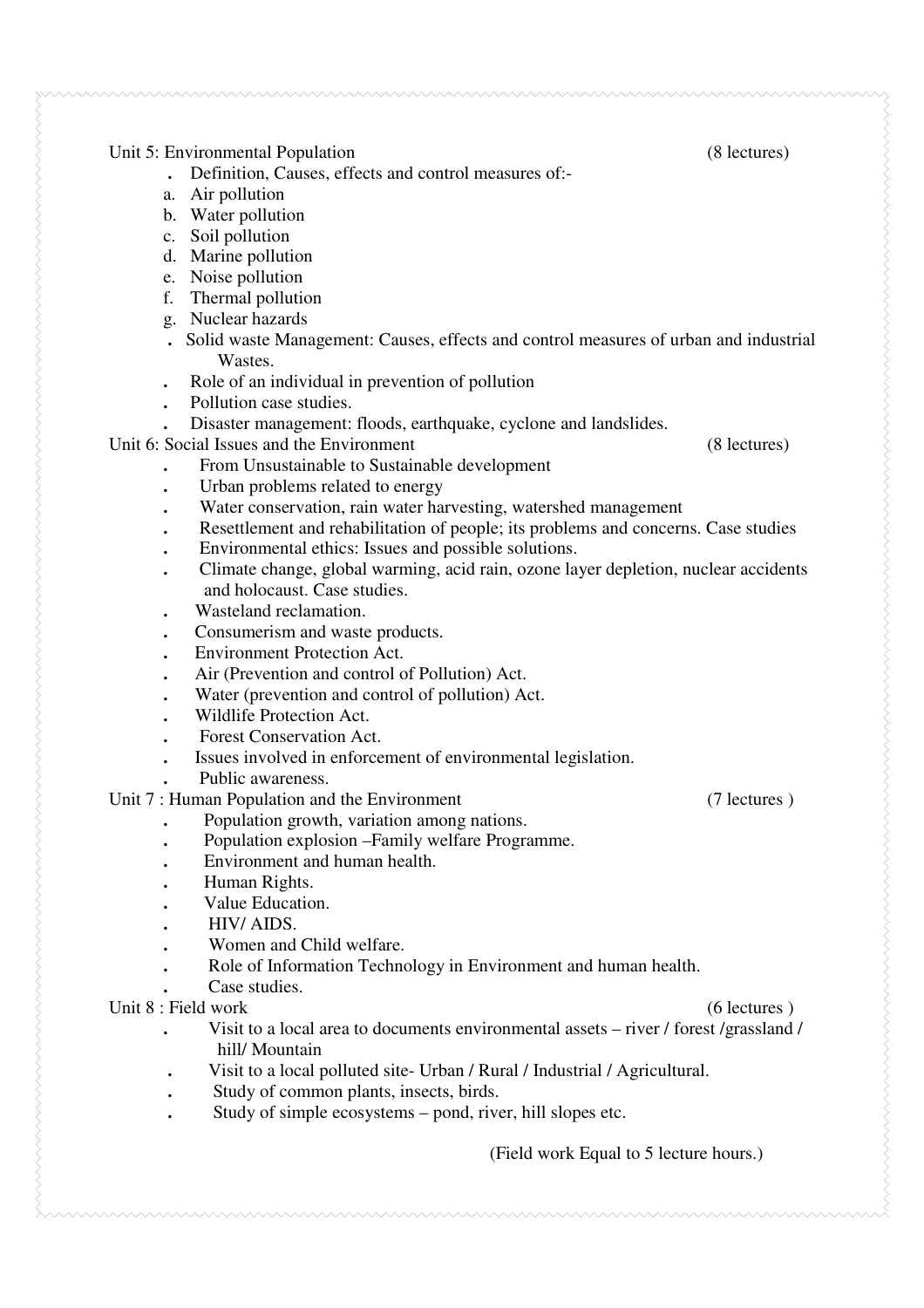## **BHS-105 INTRODUCTORY SCIENCES**

 Final Exams: 75 Sessional Exams: 25

#### UNIT-I (CHEMISTRY)

Introduction to chemistry Electrolysis, electrolytes, non-electrolytes, laws of electrolysis and application of electrolytes. Catalysis, Types of catalysts, characteristics. Colloidal state of matter,. Radioactivity, Gases: oxygen, ozone, nitrogen, hydrogen, carbon dioxide Water: Desalination of water, hard and soft water, hardness and their removal, methods of purification of water for drinking purposes in city. Elementary idea of oxidation & reduction.

#### UNIT-II (PHYSICS)

Units and Measurement: Conversion of Units. Force and Moments: Definition Principles of Moments, Equilibrium of Forces, Center of Gravity, Friction, Fluid Pressure, Barometers, Forces in fluids, Pascal's Law, Archimedes Principle and Application to Lactometer and Hydrometer Motion, Speed, Velocity and Acceleration , Mass and Weight, Simple Pendulum, Terminal Velocity in Free Fall, Work Power and Energy, Momentum, Energy, Energy Interchanges, Heat and Temperature: Thermometers, Thermal Expansion of Solids, Liquids and Gases, Heat energy and Heat Capacity. Change of State: Latent Heat, Heat Transfer. Light: Formation of Image by Concave and Convex Lenses. Characteristics of Wave Motion: Frequency, Wavelength, Velocity and Amplitude, Electromagnetic Spectrum.

#### UNIT-III (BIOLOGY)

General idea of microbes (bacteria, virus), classification of Living thing, Origin of life & evolution Plant physiology – structure of a typical plant cell, difference between animals and plant cell, significance of transpiration, photosynthesis and respiration, factors affecting the same. General introduction ecology, food chain, biomass pyramids, Green house effect, Global warming.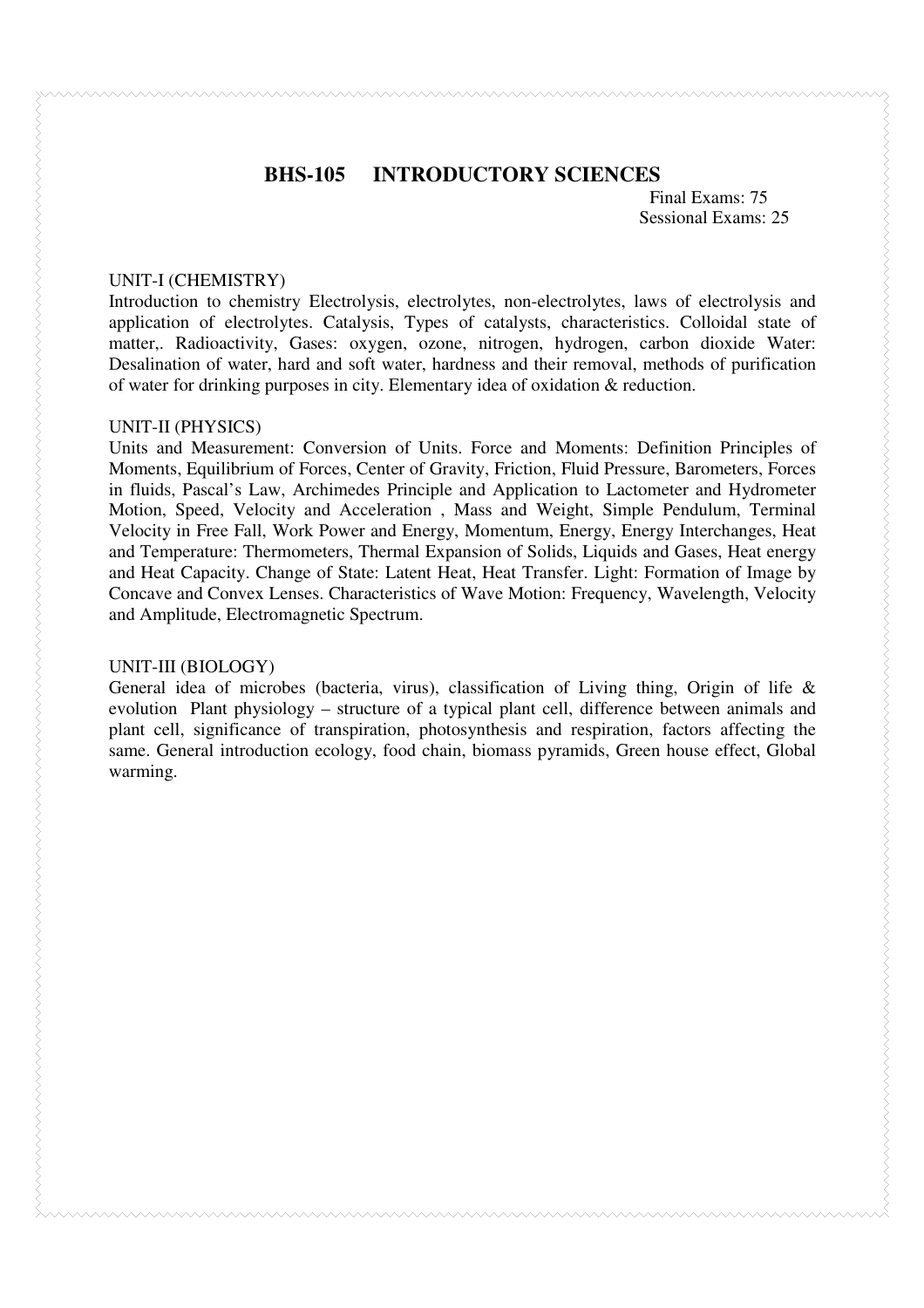### **BHS-106 INTRODUCTORY ARTS**

Final Exams: 75 Sessional Exams: 25

#### UNIT-I (SOCIOLOGY)

Sociology and rural sociology- Meaning, nature, importance and scope, relationship of rural sociology with other social science and Home Science. Understanding basic sociological concepts. Society, community, association institutions, social groups, rural social structure, family, caste, class, kinship, Characteristics of rural and tribal society. Rural urban differences, problems of rural society, Culture –Meaning, importance, cultural components, norms, customs, folkways. Social change-meaning and importance, social control, Elements of social system

#### UNIT-II (ECONOMICS)

 Definitions and scope of Economics. Importance of studying Economics. National Income, Concepts of utility consumption and demand. Classifications and characteristics of wants, Consumption and utility, Laws of consumption-Engel's Law of family budgets, Law of Diminishing Marginal utility. Consumer' surplus Law of Demand, Elasticity of Demand, Land – Law of Diminishing Returns. Capital – classification of capital formation.

#### UNIT-III (PSYCHOLOGY)

Meaning scope and nature relationship with other disciplines, Division of psychology, development experimental, comparative, clinical, social, abnormal education etc.

Method of psychology: experimental, observation, introspection method, differential method, and clinical and psycho- Physical method.

Learning Motivation and perception, Motivation- Needs and Drives

Perception-Characteristics.

Intelligence: Definition, Nature and assessment of intelligence.

Personality – Definition and types of the Personality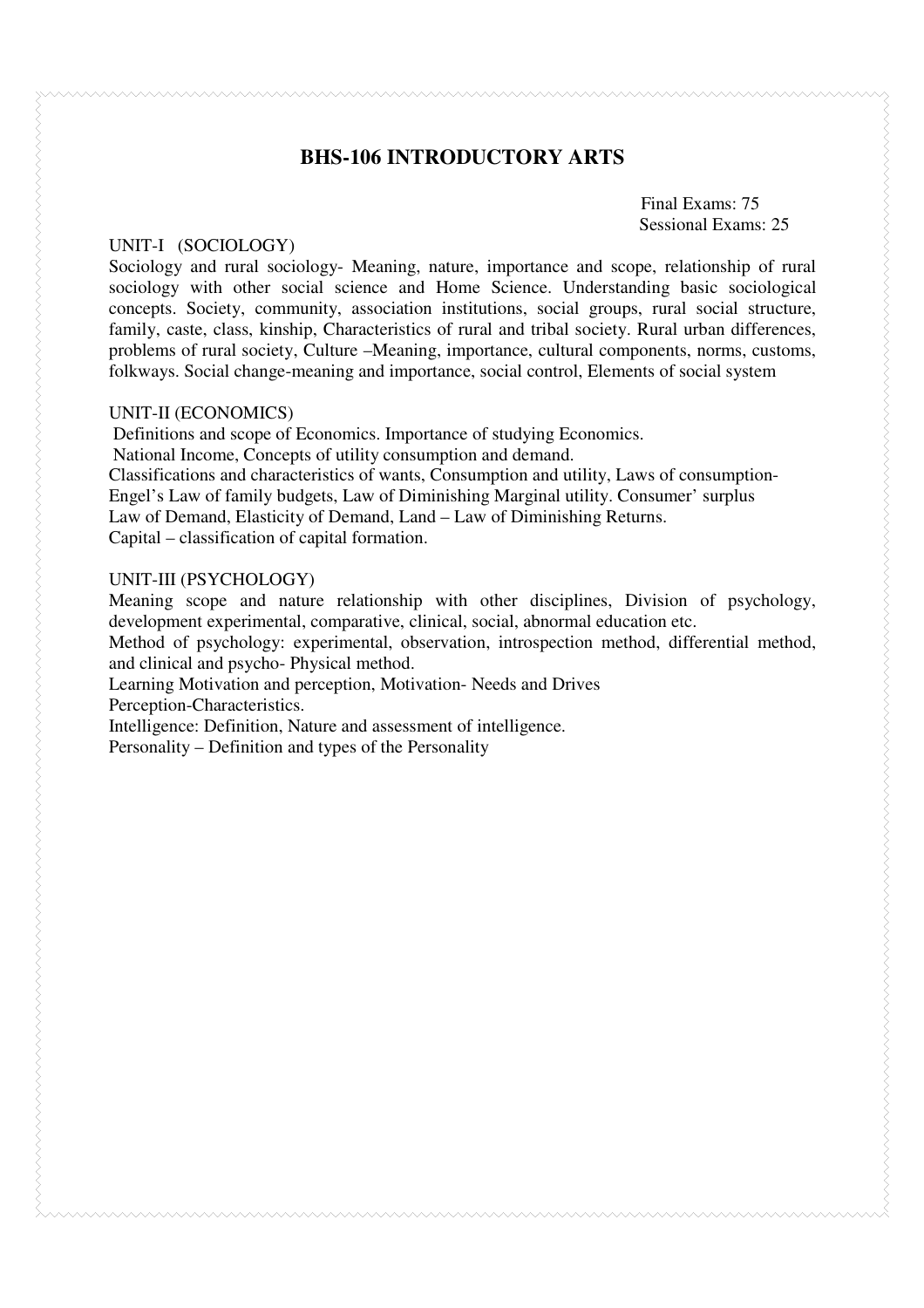# *B.Sc. Home Science IInd Year*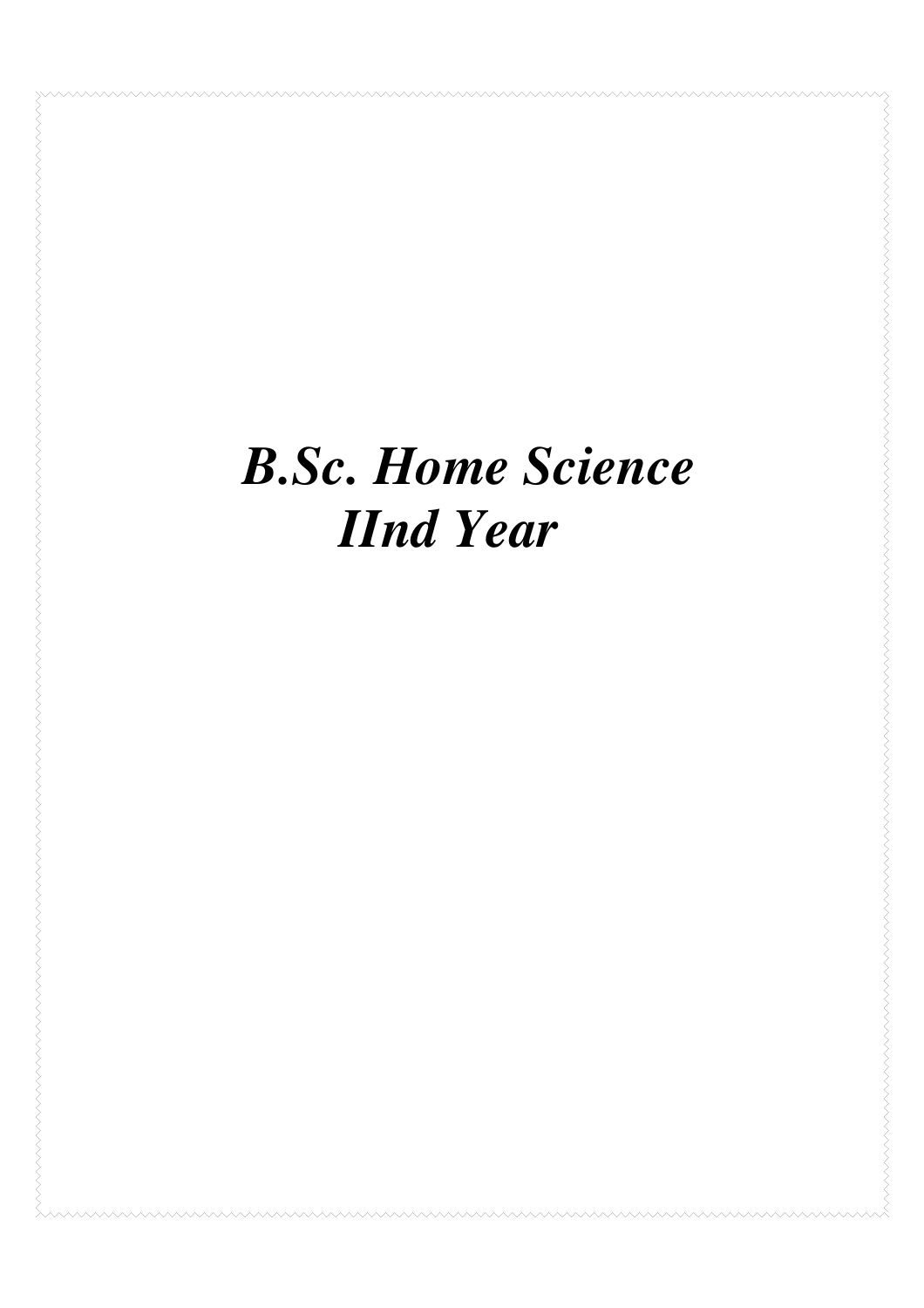#### **BHS-107: FOOD SCIENCE**

Final Exams: 75 Sessional Exams: 25 Practical : 50

#### **UNIT-I**

Composition, Structure, nutritive contribution, quality and preparation of Cereals ,Pulses, Fruits & Vegetables, Milk and Milk Products, Meat, fish and Poultry, Eggs, Fats, oils and oilseeds , Sugars, Tea, coffee, cocoa and chocolate, Condiments, spices, herbs, colorings and flavorings agents

- **UNIT-II** Selection of food.
	- (i)Economical
	- (ii) Ouality
	- (iii) SociocuItural
	- (iv) Availability
	- **UNIT-III** Food preparation
		- (a) Basic Terminology -
		- (b) Methods of cooking
		- (c) Effect or cooking, processing and storage Chemical. Physiochemical and microbiological.
- **UNIT-IV** Methods of improving Nutritional quality of foods:
	- (a) Germination
	- (b) Fermentation
	- (c) Supplementation
	-
- (d) Fortification.<br> **UNIT-V** Food preservation Food preservation:
	- (a) Causes of food spoilage.
	- (b) Principles of preservation
		- (c) Food additives
- (d) Methods home and commercial<br> **UNIT-VI** Food Hygiene:
- Food Hygiene:
	- (a) Food borne diseases causes and prevention
	- (b) Food poisoning microbial and chemical.

#### **Practical**

- **I.** Weights, measures. Equivalents
- **II.** Food preparation
	- (a) Beverages tea, coffee, fruit and milk.
	- (b) Vegetables—methods of retaining colour and texture-curries dry vegetables cutlets and baked.
	- (c) Cereals Starch cookery, rice-boiled and variations, flour mixture batters and dough. Samosas and mathries, Italian Pastas.
	- (d) Pulses— dal vadas, sprouts and stuffing.
	- (e) Milk—Puddings, chaina , Panir and Khoya preparations.
	- (f) Meat—curries, kabab and stews.
	- (g) Fish—steamed, fried, baked and curried.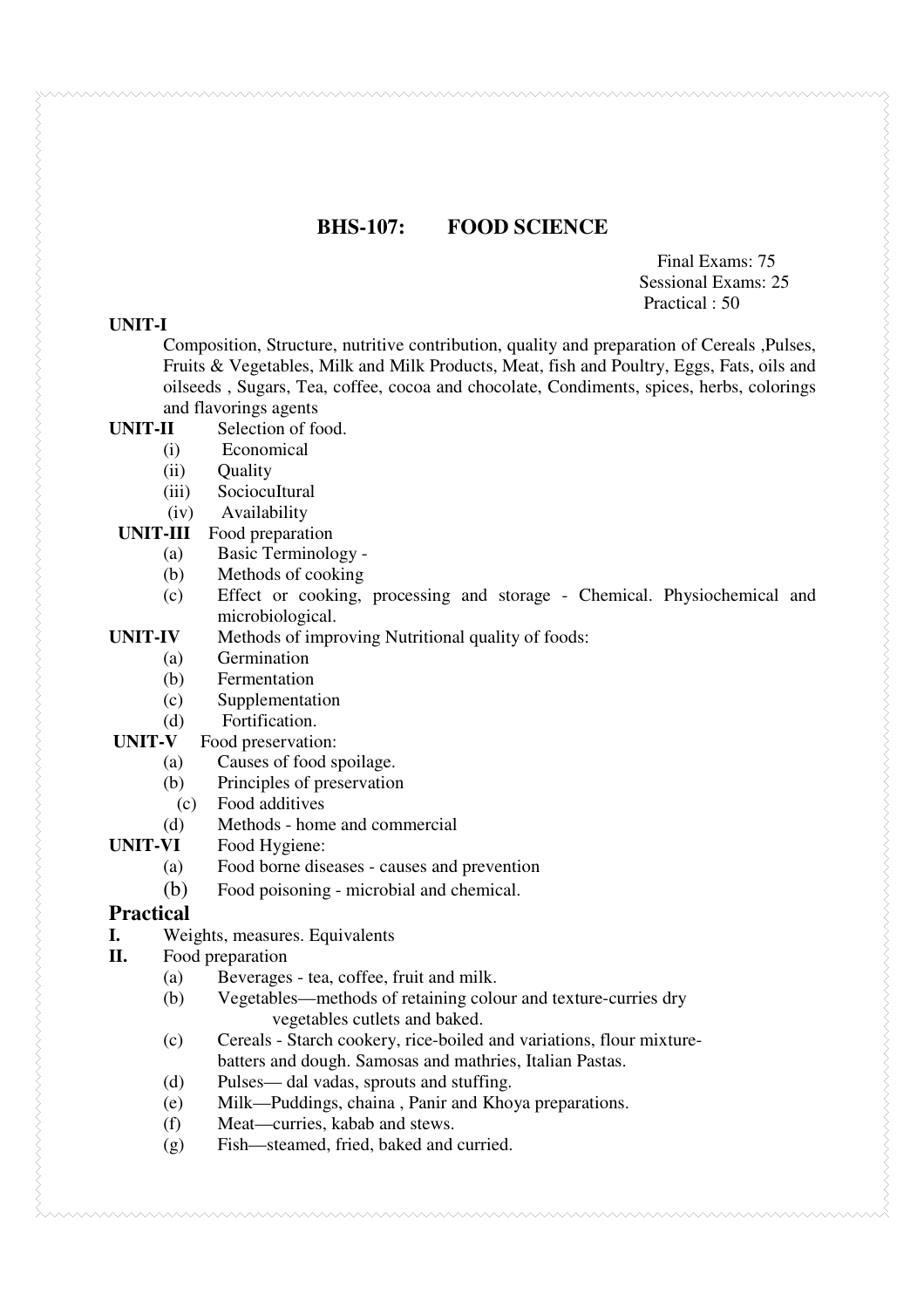- (i) Egg—Hard and Soft, cooked poached scrambled, omelete plain and fried. Custards - soft, steamed and baked.
- (j) Soups—Plain, cream of tomato and Veg. Soup
- (k) Nuts—Peanut chikki, til laddoo.
- (l) Baked products Cakes, biscuits ,apple pie and patties.
- (m) Frozen desserts Souffles and ice creams.<br>  $III$  Demonstration of table setting.
- **Demonstration of table setting.**

#### **References**

Introductory Foods : Hughes and Bennion Food Science . B . Srilaxmi Principles of Food Preparation : Gladys C Peckham Experimental study of foods Griswold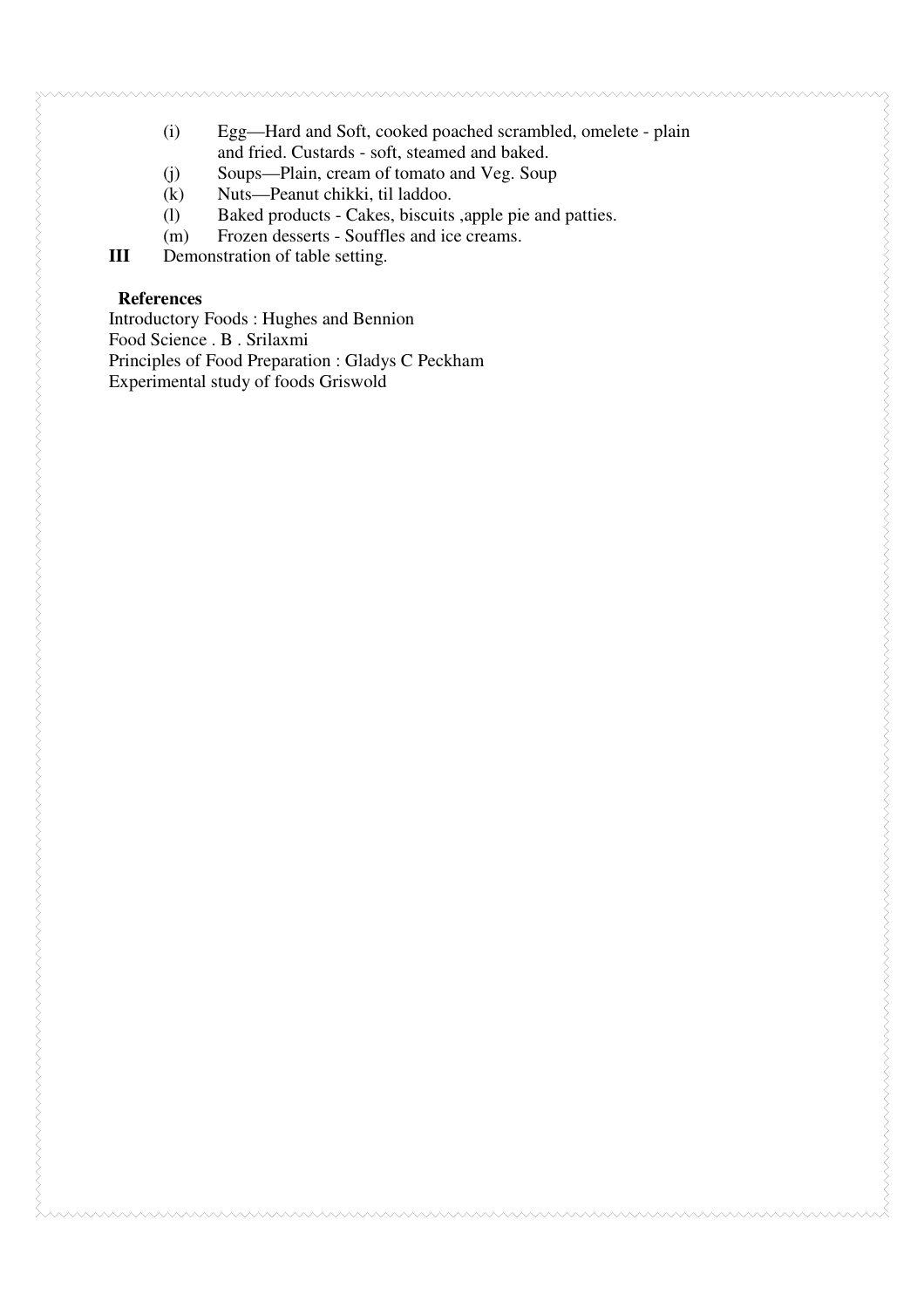# **BHS-108 : TEXTILES**

**Final Exams:75 Sessional Exams:25** 

- I. A. Introduction to Textiles. A. Introduction to Textiles.
	- B. Fibre Theory.
	- C. Classification of Textiles
- II. Textile Fibres: Manufacture, Properties and their importance to the consumer
	- A. *Natural :* Cotton, Linen, Silk and wool.
	- B. *Man-made* : Rayon, Nylon, Dacron , Asbestos
- III. Yarn construction and the effect of the type of yarn on the finished fabric.
	- A. (i) Mechanical Spinning.
		- (ii) Chemical Spinning.
	- B. Classification of Yarns

(i) Simple (ii) Novelty

IV. Fabric construction and guide's in selection:

- A. Felting
- B. Braiding
- C. Bonding
- 
- D. Knotting<br>E. Knitting
- E. Knitting<br>F. Weaving F. Weaving.<br>V Fabric Finish
- Fabric Finish
	- A. Basic Bleaching, sizing and dressing, singeing, tentering, beetling, mercerizing and calendering.
	- B. Texturising Embossing, moiring. Schreinering, napping flocking, acid and basic finishers.<br>
	C. Functional — Anti - sta
	- Functional Anti static, absorbent, bacteriostats, moth proofing, Shrinkage control, flame retardant, water repellant and water proofing, soil and stain resistant, crease resistance wash and wear and permanent press.
	- D. Finishing- with colour—dyeing.
- VI. Applied Design Block printing; Batik and tie dyeing, Spray printing, Screen printing,
- VII. Consumer Problems—Study of fabrics in relation to price and quality .Labeling fabrics.
- VIII. Factors in selection, use and care of fabrics.

#### **PRACTICAL**

- I. Care of Textile fabrics.
	- A. Supplies: cleaning agents, blues and stiffening agents.
	- B. Equipment Rubbing hoard, suction washer, washing machine, ironing board etc. -
- II. Family Wash:

A. Stain removal, Simple home methods and use of chemical stain removers.

- B. Principles and methods of laundering, their application to various fabrics
- C. Processes in finishing ironing, pressing and steam pressing.
- D. Washing of Cotton, Wool, Silk and man made fabrics.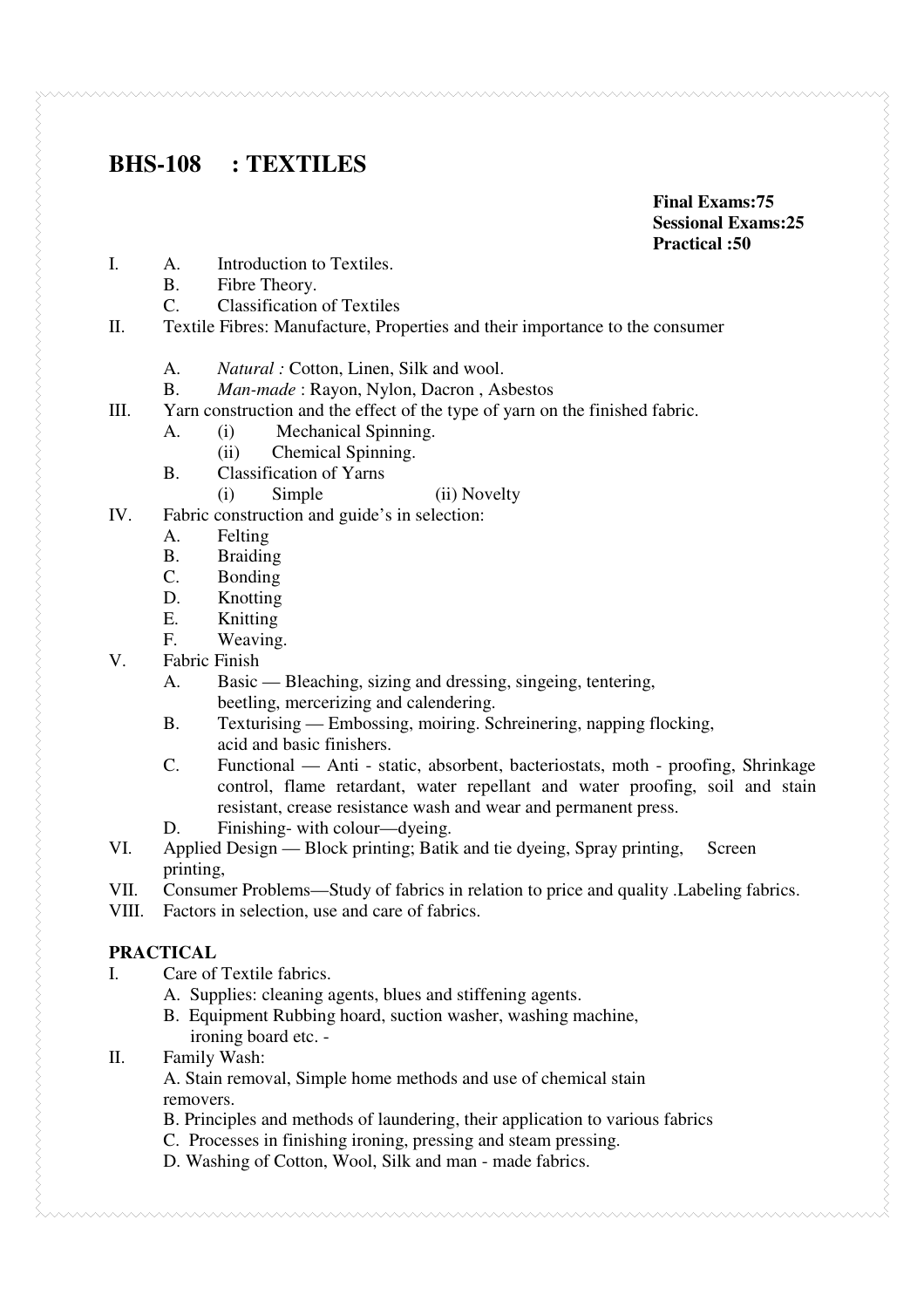#### III. Fabric study

- A. Fabric (i) Identification: Microscopic, Physical and Chemical tests. (ii) Reaction to acids alkalis, salts etc.
	- (iii) Absorbency of indigenous and commercial dyes.

B. Fabric

(i) Thread counts and balance (ii) Yarn slippage (iii) Weave.

C. Launder ability:

- (1) Dimensional Stability,
- (ii) Colour fastness.
- (iii) Cleaning efficiency of detergents.
- (iv) Stiffening agents.
	- Blues Whitening agents.

IV. Dry cleaning with special -reference to spotting and cleaning..

Dyeing of fabrics using commercial dyes(Applied design: tie dyeing , batik, block printing ,screen printing etc.)

#### **Reference:-**

Corbman, B.P. (1985): Textile Fibre to Fabric, Mc Graw Hill, New York Hollen, N. and Saddler, J.: Textiles Latest Ddn., Mac Millan & C., New York. Joseph, M.L. (1976); Introductory Textile, Holt Ripenhart of Winston, New York.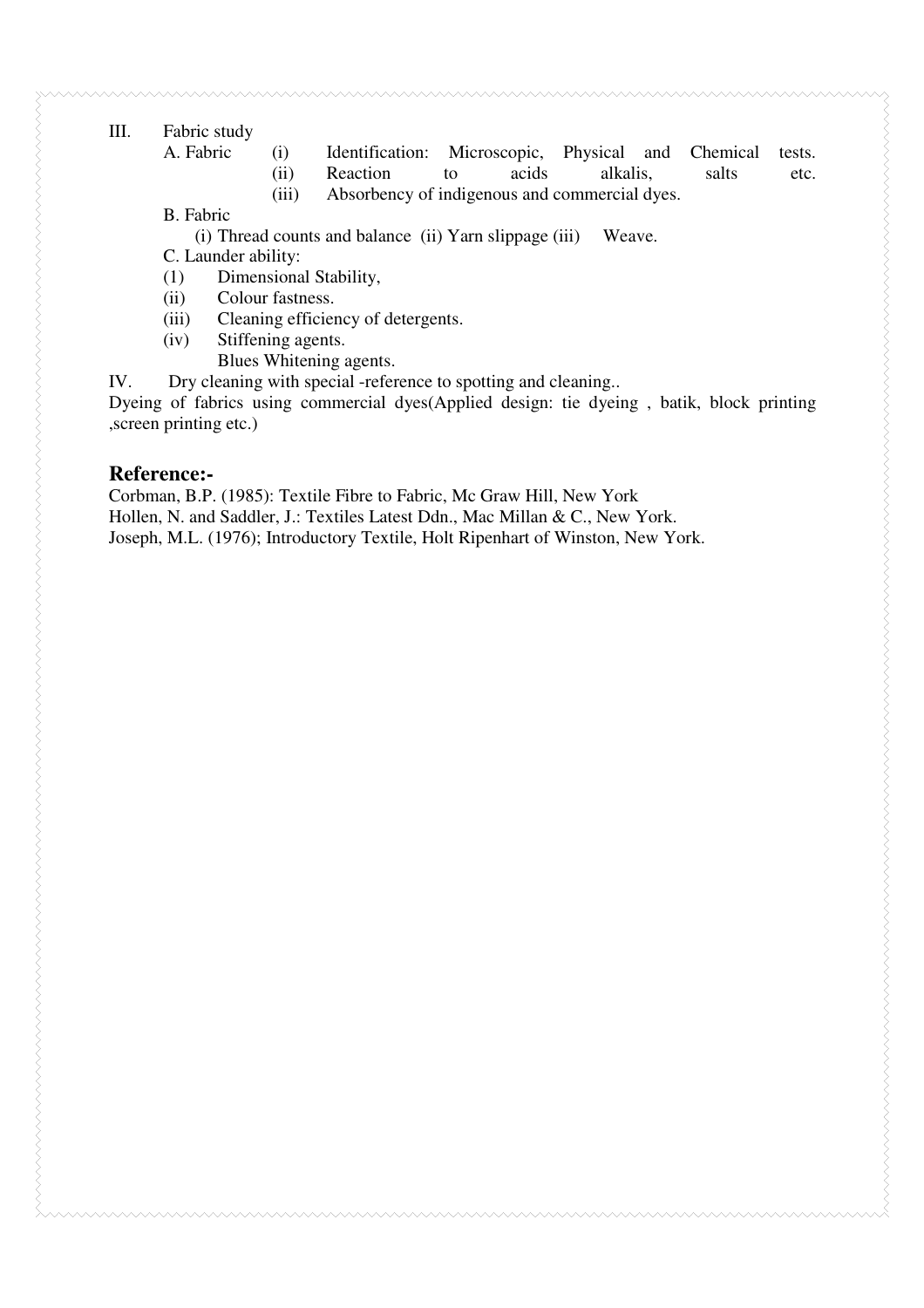# **BHS-109 MANAGEMENT OF FAMILY RESOURSES AND HOUSEHOLD EQUIPMENTS**

**Final Exams: 75 Sessional Exams: 25 Practical : 50** 

#### **PART—I**

**I.** Meaning, characteristics, concepts and components of management -differences among families - culture bias.

**Il.** The family - structure and composition, stages, needs and wants, problems of large families - need for small family norms - effects on resources and management.

**III.** Classification of resources - human and material - knowledge, skills, abilities, interest, attitudes, energy, time and money.

**IV.** Resource Management - objectives, Principles of use, factors affecting the use, sound distribution, meeting needs of family members, economy and efficiency

#### **V.** Management principles and processes.

- (a) Motivation forces values, goals and standards.
- (b) Decision making, Criteria for choice complexities and techniques.
- (c) Planning, co-ordinating.

Organising, guiding directing, supervision and evaluation.<br>VI. Time and energy management - organisation of work in relation t

**VI.** Time and energy management - organisation of work in relation to time and efficiency.<br>**VII.** Work in the home - body machanics -

#### Work in the home - bcdy machanics -

postures, motions and movements involved in work.

Fatigue and efforts - causes, types, effects on work and prevention.

**VIII.** Concept of energy cost in work - Oxygen consumption as a measure of energy expenditure.

**IX.** Work simplification - methods, study of organisation of work centres - in the kitchen, work space, storage and equipment.

**X.** Relationship of equipment design to functionality.

**XI.** (a) Quality features in selection of equipment.

(b) Preparation of buying guides.

#### **PART - II**

#### **(Household Equipment)**

**I.** Mechanical appliance - vacuum cleaners, washing machines, gas meters.

cream separators, coffee percolator.

**II.** Heating appliances—Temperature control in household equipment - iron, toaster, refrigerator, gas and electric oven, gas and electrical cooking ranges; solar cooker, pressure cookers, air conditioners central heating and refrigerators - water heaters.

**III.** Electric appliances and electrical services—

(1) Household wiring, fuse, electric meter, room and stair case lighting,

lighting fixtures, incandescent lamp, and florescent lighting.

- (ii) Motorized equipment fan, mixers, grinders, blenders.
- (iii) Electric Bell, telephone, Radio-Elementary principles of TN. Tape Recorder.

#### **PRACTICAL**

1. Study of

(a) Telephone Circuit.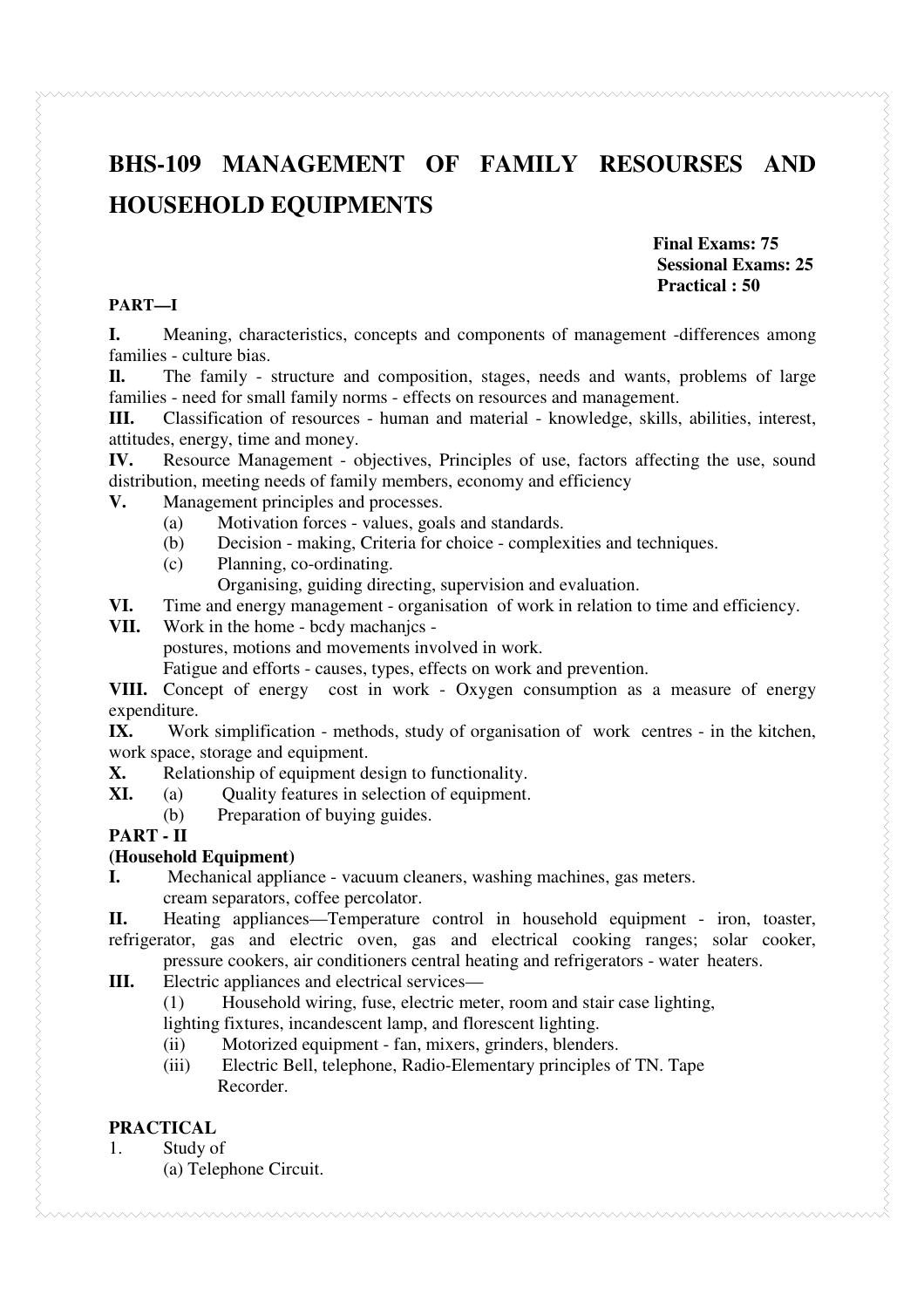- (b) Electric Bell 'Circuit.
- 2. Staircase lighting room lighting—cost of consumption.
- 3. Repair of Heater and Iron.
- 4. Comparative study of design and functional features in household equipment
	- (a) Utensils- for cooking, serving and washing (4 experiments).
	- (b) Accessory equipment—kettles, irons, toasters, knives mixers and grinders. (5 experiments).

#### **Reference:-**

Ruth E. Deacon, Francille M. Rirebaugh (1975): Family Resource Management – Principle and Application, Roy Houghten Mifflin Company (Unit I, II, IV-VII)

Irma, H. Gross, Elizabeth Grandalll, Marjoris m. Knoll (1973): Management for Families for Modern Families, Perntice Hall, Inc, Englewood Cliffs, New Jersey (Unit I-VIII).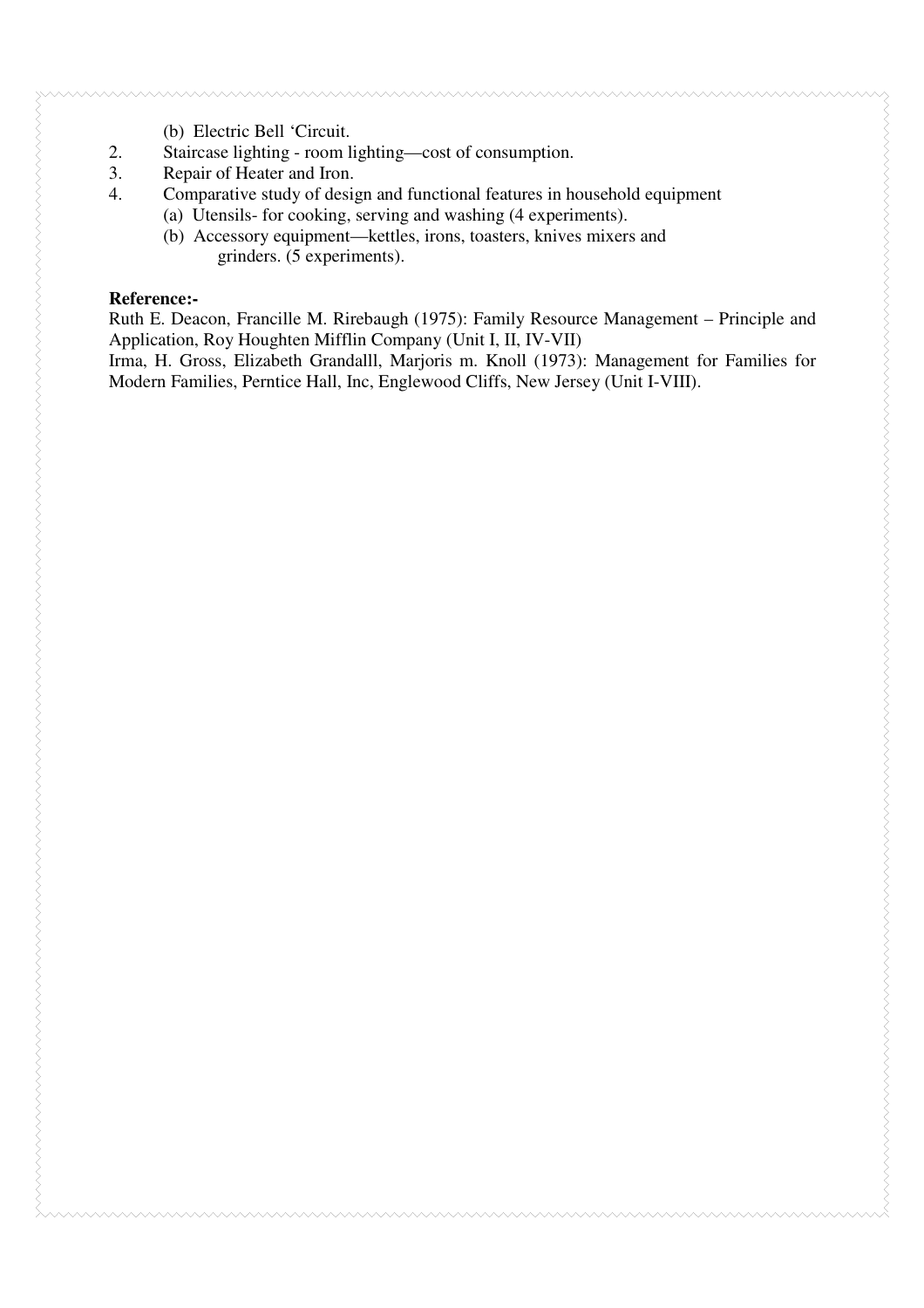# **BHS-110 DEVELOPMENT IN MIDDLE CHILDHOOD AND ADOLESCENCE**

**FinalExams:75 Sessional Exams:25 Practical : 50**

#### **Adolescence**

13-18 years - Physical changes, motor development, sex differences, Early and late maturity. Psychological aspects of adolescent growth and development. Cognitive development Growth of intellect, abilities and aptitude. Piagets Theory of cognitive development : Formal operational stage; measurement of :mental development. Social - development ; role of home, peers, school Development of moral values and social norms Identity, alienation Problems of adjustment.

#### **Adulthood**

Stages, changes in interests, social mobility sex role adjustments vocational Adjustments, adjustments to parenthood and single hood, adjustments to Physical changes, mental changes.

#### **Old age**

Adjustments to changed family patterns, adjustments, physical single hood, Loss of a spouse, approaching retirement, physical changes, motor changes, remarriage.

#### **Exceptional children**

Meaning and definition of children with special needs. Characteristics and Identification of children with special need: sensory, visual, audio etc. children with behavioral deviation, emotional disturbances, social mal adjustment and delinquent special education for children with special need, Welfare programme for meeting the needs for exceptional children.

#### **PRACTICAL**

- 1. Survey of research methods used in study of children and adolescents. Techniques - Tests - Intelligence Tests Projective Tests: TAT Word Association Aptitude—. Differential Aptitude test.
- 2. Case study of an adolescent.
- 3. Survey of recreational interests of children
- 4. Visits to selected children's institutions.
- 5. Observation
- (i) Parent child interaction outside home.
- (ii) Children's interaction with other children and adults.

#### **Reference:**

Rice, F.P. (1995). Human Development. New Jersey: Prentice Hall.

Berk, L.E. (1995). Child Development. London: Allyn & Bacon.

Cole, M.& Cole, S. (1993). The development of children.  $(2^{nd}$  ed.) New York: Scientific American Books Freeman & Co.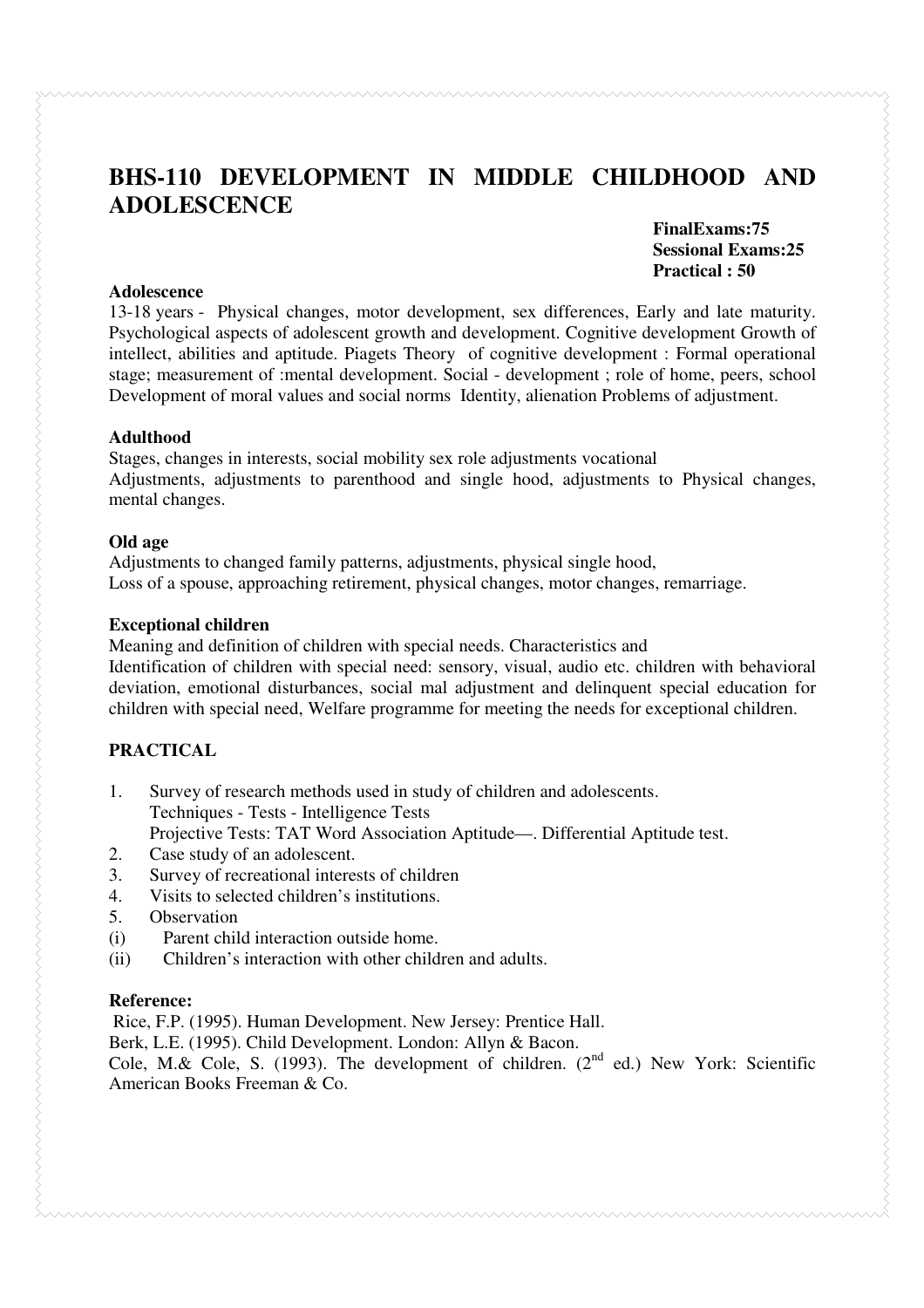# **BHS-111 Extension Education**

#### **Final Exams:75 Sessional Exams:25 Practical :50**

- I. Extension Education:
	- (a) Meaning, principles, scope, Philosophy and objectives of extension education.
	- (b) Basic elements of Extension.
	- (c) Historical basis of Extension.
	- (d) India's need for Home Science Extension Education.
- 2. Methods of extension teaching
	- (a) Approaches in extension education and methods of teaching
	- (b) Characteristics of teaching- learning process.
- 3 Classification of methods and media and their comparative value in adoption of improved home practices, Programme planning, adult learning, Child development programmes in India

# **Practical**

Preparation and use of teaching material leaflets, folders and flash cards ,flannel graph etc.

Conducting demonstration

Organizing and participation in group discussion with village women

Organizing exhibition

Visits to institutions and field as demonstration center

#### **Reference:-**

- 1. Rogers, Alan (1989): Teaching Adults in Extension. Education for Develop-ment, Westwood Row, Tilehurst, READING RG 31 6 LT. England, Woodnabs,
- 2. Reddy A. (1987): Extension Education, Bapatia, India, sree Lakshmi Press.
- 3. McGivney, Veronica and Murray Frances (1991): adult Education in Development: Methods and Approaches from Changing societies, Leicester, U.K., National Institute of adult and Continuing Education.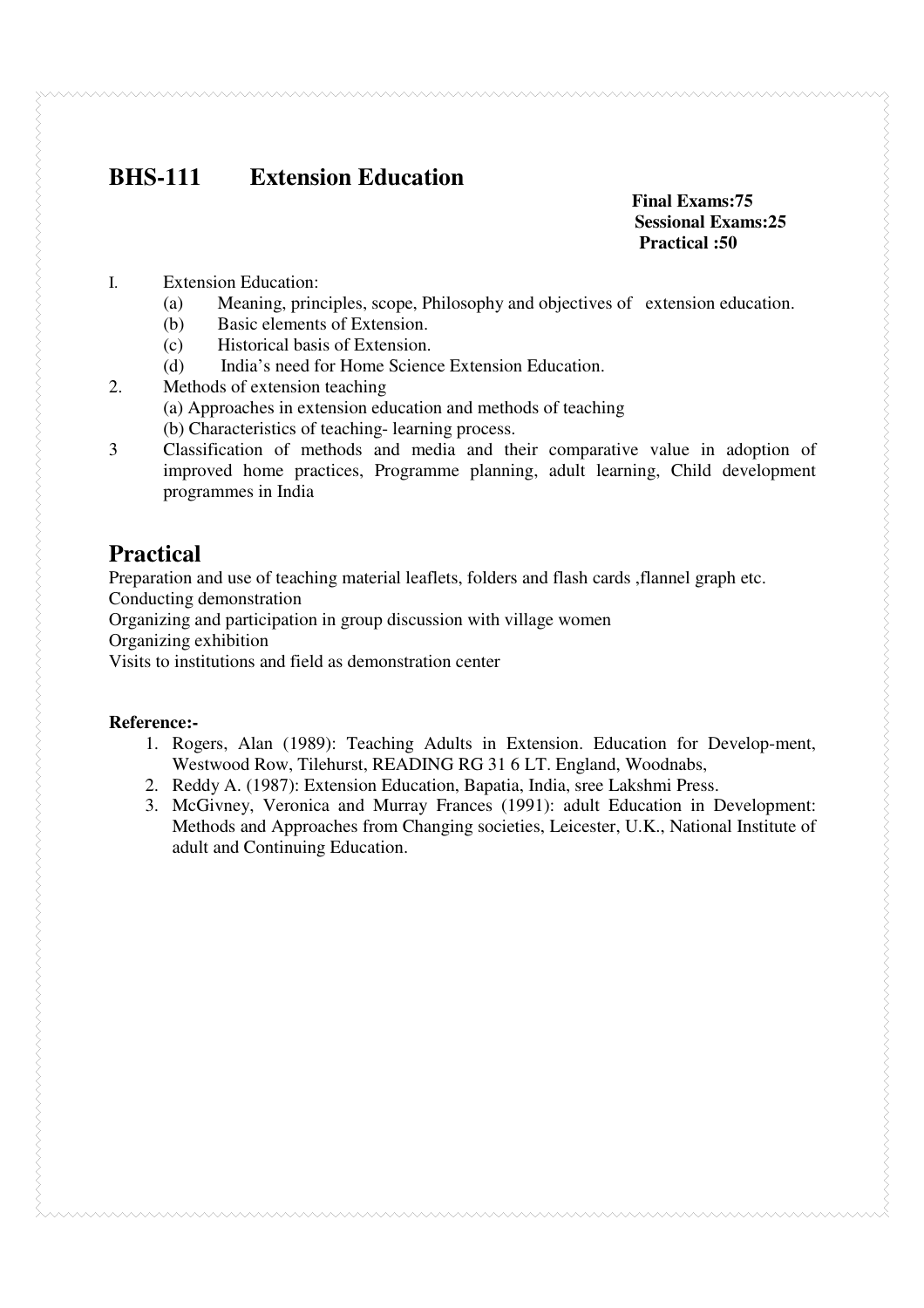# **BHS-112 NUTRITIONAL BIOCHEMISTRY**

#### **Final Exams:75 Sessional Exams:25 Practical :50**

- 1. Sources, function, Structure and general properties of physiologically important compounds:- (a) Carbohydrates - glucose, fructose, galactose, sucrose, maltose, lactose, starch glycogen.
	- (b) Lipids fatty acids, triglycerides, phospholipids, sterols.
	- (c) Proteins—amino acids proteins.
- 2. Digestion and absorption of Carbohydrates, fats, proteins.
- 3. Metabolism of
	- (a) Carbohydrates glycolysis, citric acid, cycle, synthesis breakdown of glycogen, gluconeogenesis, Blood sugar and its regulation.
	- (b) Lipids oxidation of fatty acids, fatty liver, ketosis.
	- © Proteins—-general reactions of amino acid metabolism, urea cycle.
- 4. Chemistry and physiological functions of fat –soluble and water soluble vitamins
- 5. Enzymes –Classification , elementary treatment of enzymes kinetics, including factors

which affects rates of enzymes – catalyzed reactions.

- 6. Sources, function and general properties of minerals
- 7. Water and electrolytes balance.

#### **Practical**

- 1. Qualitative analysis of mono, di and polysaccharides.
- 2. Estimation of total and reducing sugars.
- 3. Estimation lactose in milk.
- 4. Estimation of total fat content of foods, saponification value. Iodine value.
- 5. Reactions of proteins.
- 6. Estimation of total N of food by Kjeldahl's method.
- 7. Ascorbic acid estimation in foods.
- 8. Estimation of' Calcium in foods.
- 9. Measuring pH in different solution

#### **Reference:-**

Oser, B.L. (1965): 14<sup>th</sup> Ed., Hawk's physiological chemistry, McGraw-Hill Book Co.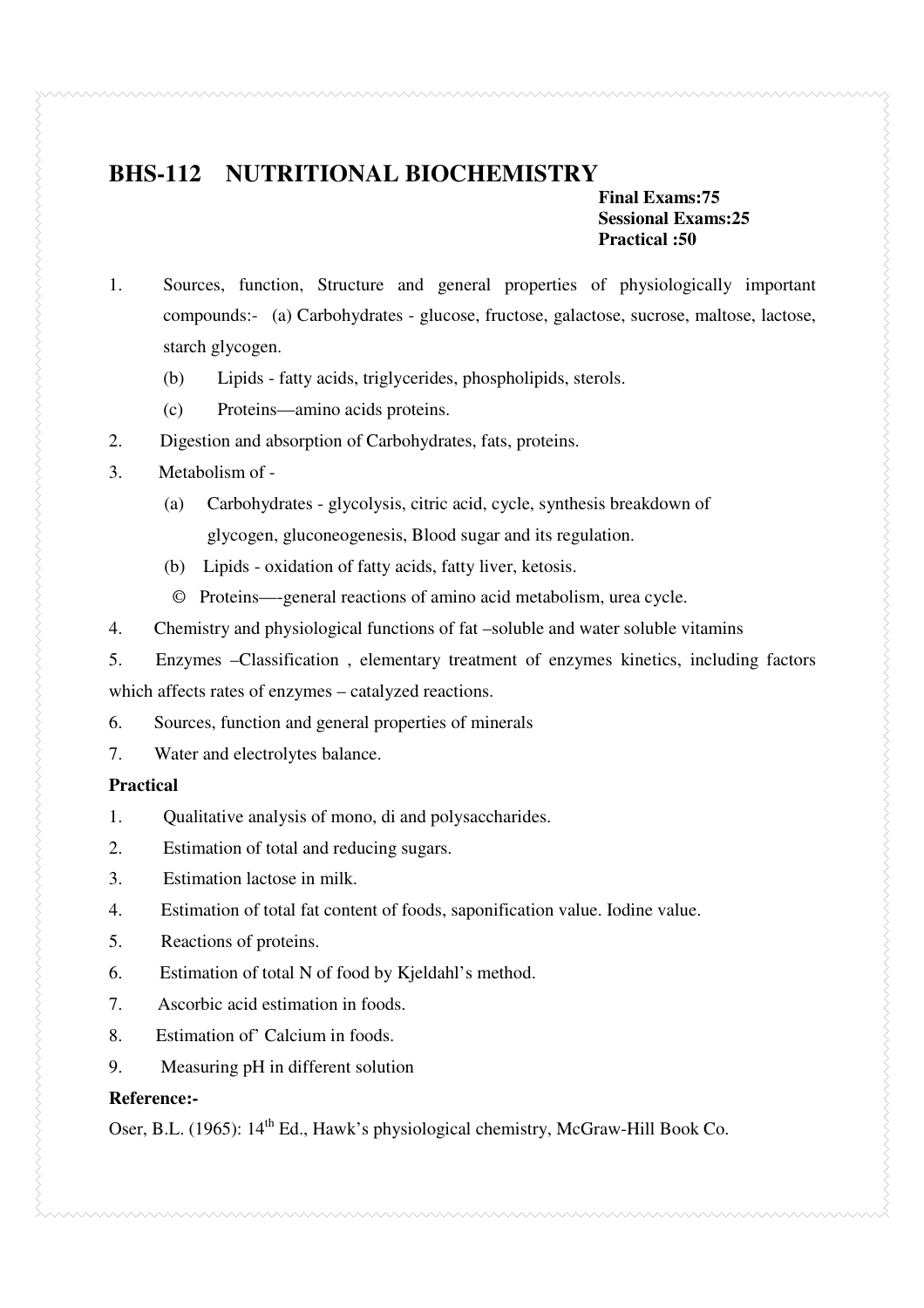# *B.Sc.Home Science*  *IIIrd Year*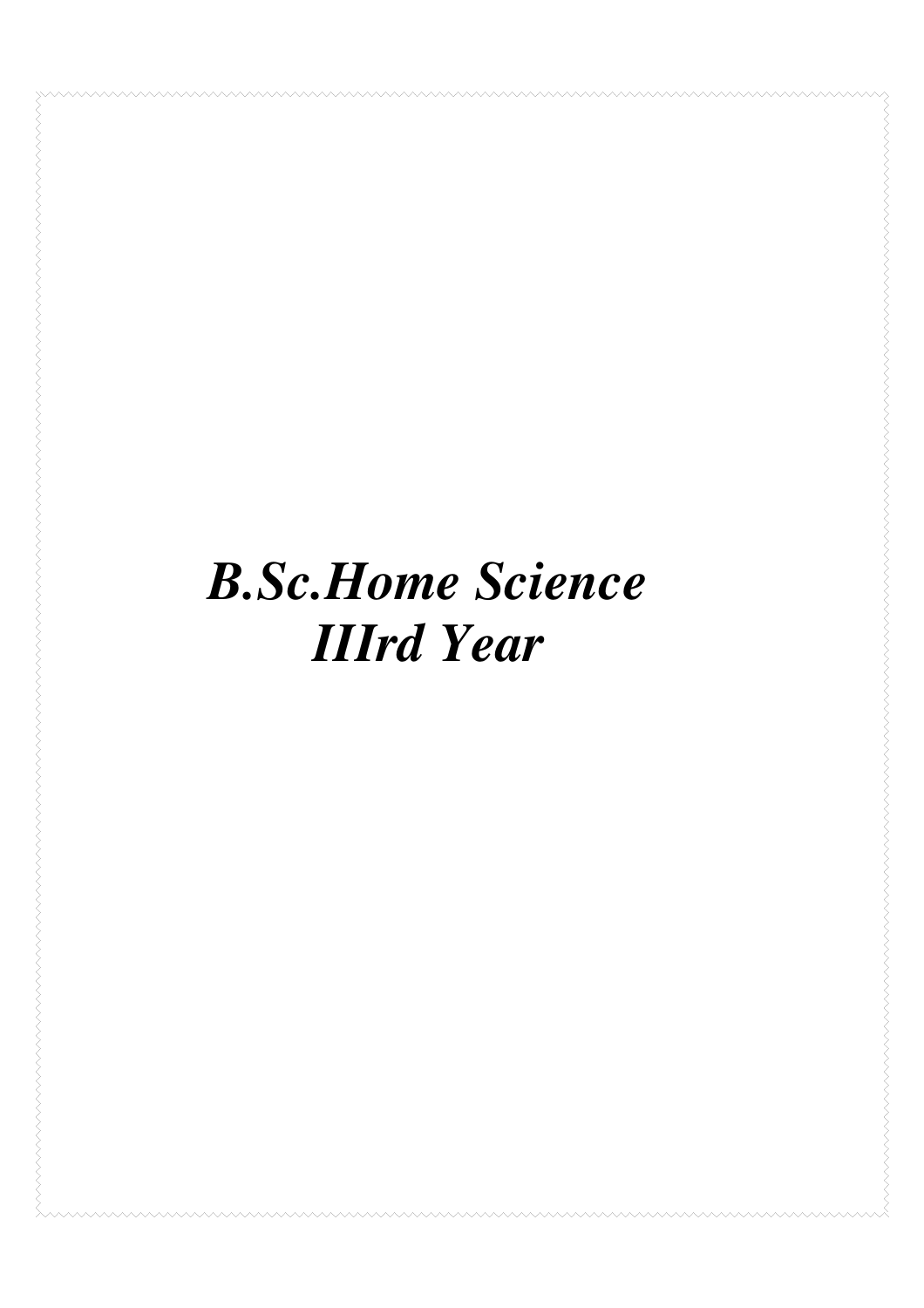# **BHS-113 NUTRITION AND DIETETICS**

#### **Final Exams:75 Sessional Exams:25 Practical :50**

- 1. Definition of health and nutrition, dimension and indications of positive health.
- 2**.** Requirements and recommended dietary allowances, of nutrients under normal and physiological stress conditions.
- 3. Energy Metabolism
	- (a) Unit of energy
	- (b) Energy value of foods
	- (c) Factors affecting energy metabolism-B M.R., Specific Dynamic Action, Activity, Age, Climate and physiological conditions.
	- (d) Methods of assessment.
- 4. Evaluation of protein quality: PER, NPR, B V. NPU, and Chemical score
- 5**.** Role of dietary fiber
- 6**.** Importance of meal planning- Factors affecting meal planning
	- (a) Nutritional
	- (b) Sociological
	- (c) Religious
	- (d) Geographical
	- (e) Economic
	- (f) Availability of time and material resources.
- 7**.** Diet type and requirement in various socio economics and activity levels
	- (a) Infancy
	- (b) 1-6 years
	- (c) 7-12 years
	- (d) 13-18 years
	- (e) Adulthood
	- (f) Pregnancy and lactation
	- (g) Old age.
- 8**.** Nutrition and Infection
	- (a) Immunity
	- (b) Interaction between nutrition and infection
- 9**.** Nutrition in common diseases—
	- (a) Fevers—Typhoid and Tuberculosis
	- (b) Diarrhoea and constipation
	- (c) Infective hepatitis
	- (d) Obesity
	- (e) Diabetes
	- (f) Atherosclerosis and hypertension

#### **PRACTICAL**

- **1.** Dietary calculations using
	- (1) Nutritive value tables
	- (2) Food exchange lists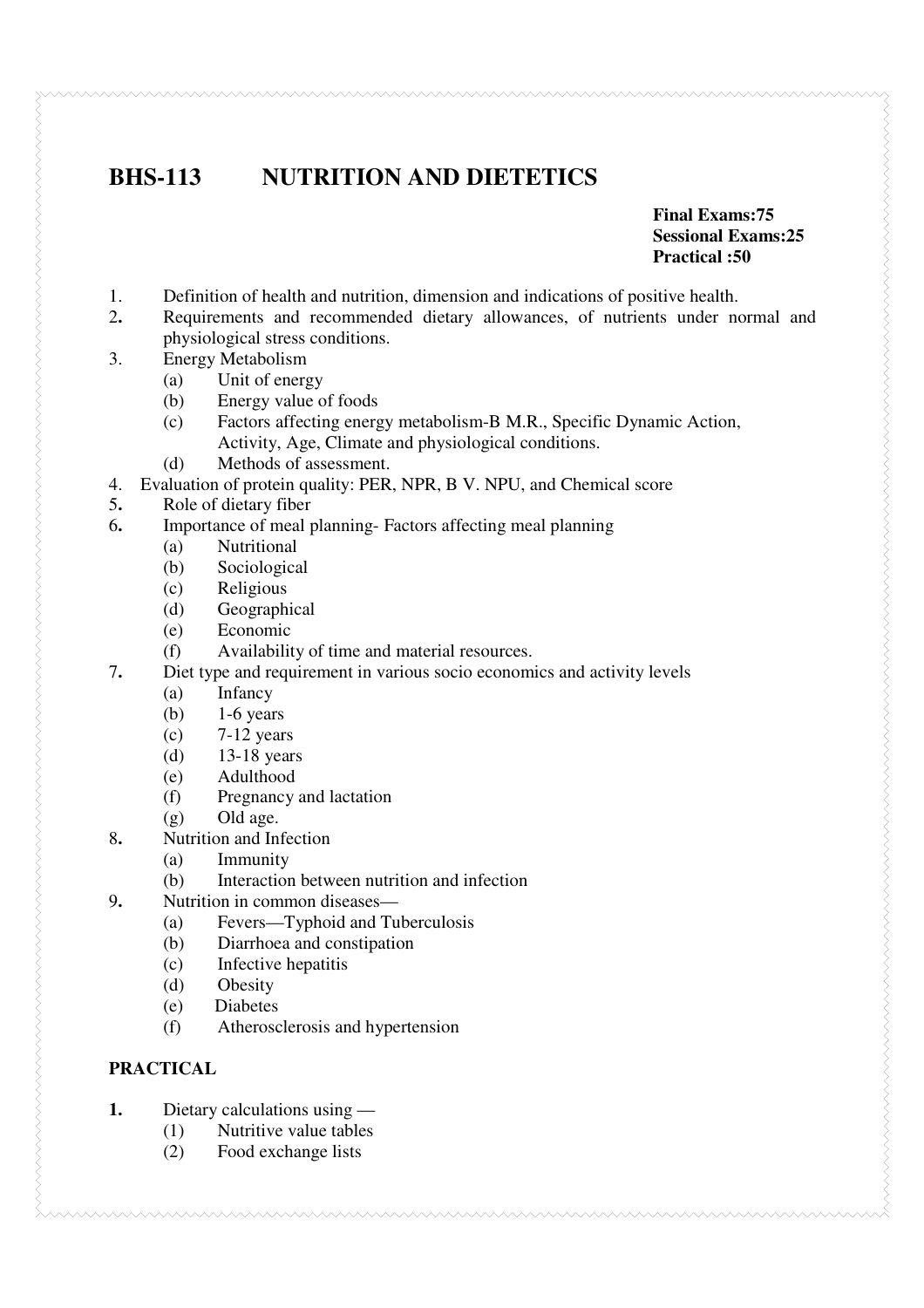- **2.** To determine portion sizes of raw and cooked foods and calculations of important nutrients.
- **3.** Planning, calculation and preparation of diets for different sector economic groups
	- (a) Infant, with special reference to weaning foods.
	- (b) Children—  $(i)$  1 3 years
		- $(ii)$  4 6 years
			- $(iii)$  7-12 years
	- (c) Adolescents—boys and girls
	- (d) Adults—Men and women engaged in sedentary, moderate and heavy work. Pregnant and lactating women.
- **4.** Planning, calculation and preparation of the following
	- (a) Snacks for young children emphasizing calories, vitamin A and iron content.
	- (b) Packed lunch for school going children. Picnic lunch for the family.
- **5.** Planning calculation and preparation of the following
	- (a) Fluid diet
	- (b) Bland diet
	- (c) Low residue and high fibre diets.
	- (d) Low calories high Protein diet.
	- (e) High protein, high carbohydrate fat restricted diet.
	- (f) Sodium restricted diet.
	- (g) Diabetic diet

#### **Reference**

- 1. Normal and Therapeutic Robinson, Corinne H. Nutrition.
- 2. Human Nutrition and Dietetics Davidson, Passmore Brock and Truswell.
- 3. Nutritive value of Indian Foods Gopalan, Rama Sastri and Balasubramaniari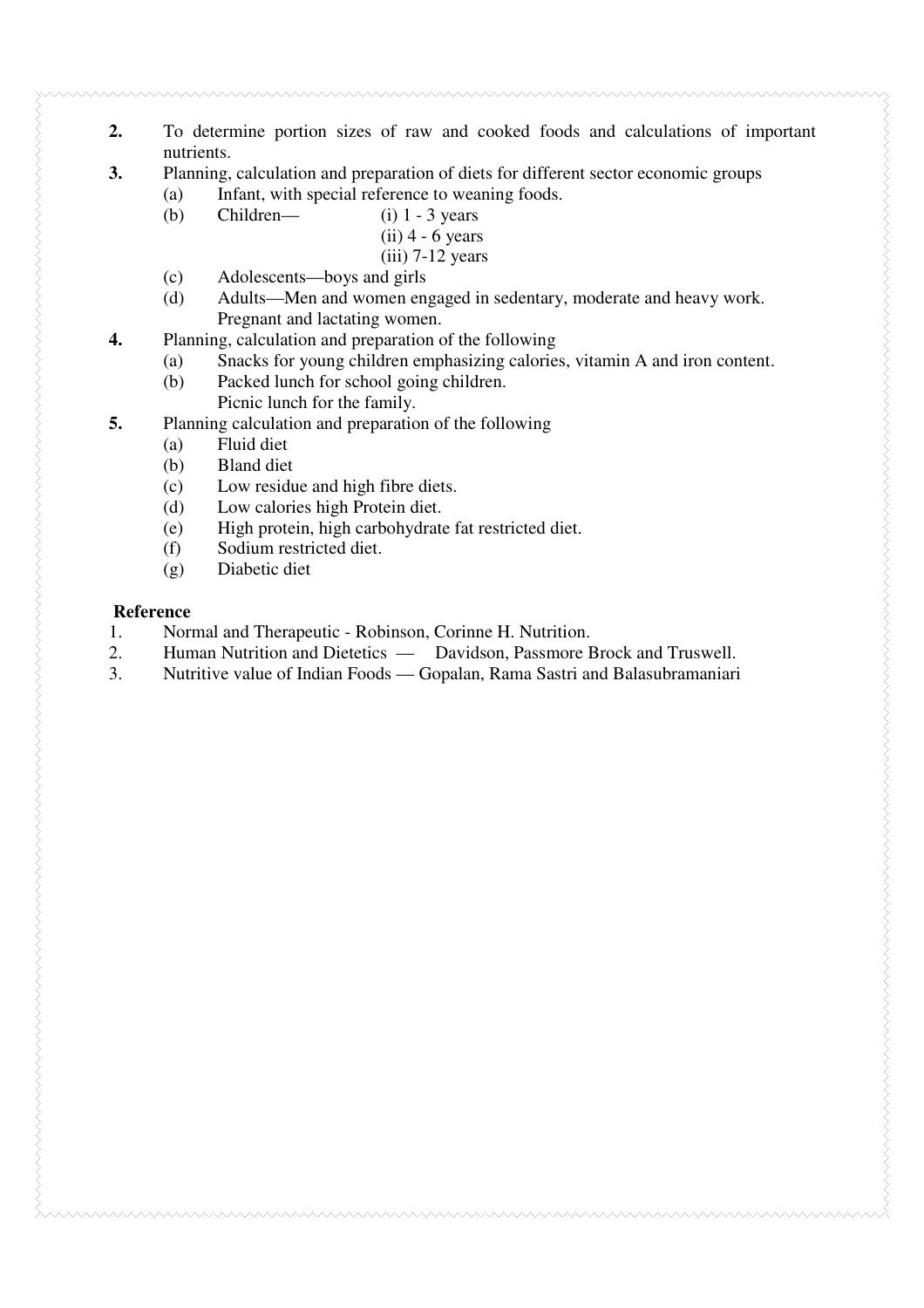# **BHS-114 CLOTHING CONSTRUCTION**

 **Final Exams: 75 Sessional Exams: 25** 

- **1.** General principles for clothing construction: **Practical : 50** General principles for clothing construction: Study of body measurements in relation to height and age. Importance of drafting and making patterns. Placing arid cutting of paper-pattern in relation to texture and design of' fabric. Calculating the amount of material required for different garments.
- **II.** Common fitting problems arid how to remedy fitting defects.
- **III.** Study of:
	- (a) Colour in relation to season, occasion, size figure, arid complexion.
	- (b) Texture and line in relation to figure and size.
	- (c) Fashion.
- **IV.** Intelligent buying ready-made garments:
	- (a) Appearance size, design, line and colour.
	- (b) Fabric durability, serviceability.
	- (c) Workmanship—cutting, sewing, finishing and fitting.
	- (c) Cost.
- **V.** Indian embroideries

#### **PRACTICAL**

- **I.** Taking body measurements for different types of garments.
- **II.** Drafting the basic blocks; adaptations, different sleeves and collars, selection of suitable materials, and stitching of following garments with appropriate techniques and decorations.
- **A.** *Children Garments :* (a) Baby Diaper (b) Bib (c) Jhabla (d) Baby suit
- **B.** *Ladies Garments* : (a) Sari-peticoat (b) Sari-blouse (c) Salwar and Kamiz or Churidar
- **III.** Mending
- (a) Patches plain and printed.
- (b) Darning—thin place ledge tear, knife-cut and hole.
- **IV** Practical on Indian Embroideries

#### **Reference:-**

Bane, A. (1974): Tailoring, McGraw Hill Publication, New Delhi.

Readers Digest (1982): Complete Guide to Sewing, Association Inc., New York, New Delhi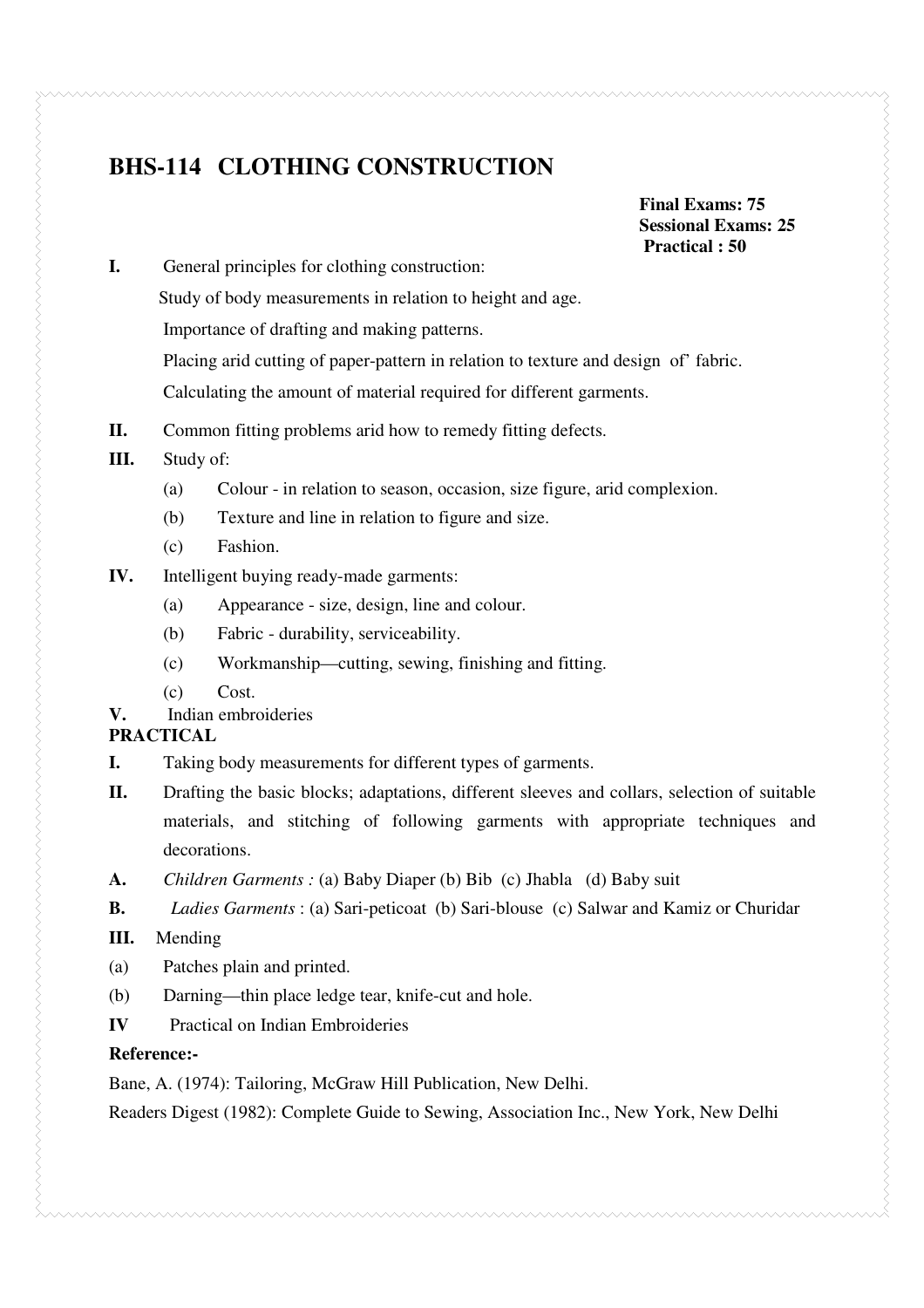# **BHS-115 HOUSING, FURNISHINGS AND MAINTENANCE**

**Final Exams:75 Sessional Exams:25 Practical :50** 

#### **PART— I**

I. *Housing—F*amily housing concepts.

(a) Role of housing in national economy.

 (b) Specific needs of families, protective, social, economic, educative, affection, and status-determining.

 (c) Adequate housing—providing for ample sponsor family activities, work areas storage, equipment, convenience, comfort, sanitation and safety.

- II. Problems in housing present conditions in India.
	- (a) Social and economic factors.
	- (b) Technical factors—land, labour and material.
- III. Principles of planning—site selection, orientation, aspect, prospect, grouping, roominess flexibility, lighting, ventilation and sanitation. Desirable construction features and housing standards—foundation, walls, doors, windows fittings and finishes. Conventional and modern building materials features for cost economy, cheaper. Substitutes —plastic, particleboards, metal alloys.
- IV. Home Furnishings:
	- (a) Elements and principles of art, design—structural and decorative.
	- (b) Colour—qualities and use in solving decorative problems.
	- (c) Furniture and furnishings—-quality, material, design and arrangement.
	- (d) Simple decorations for rooms accessories and flower arrangement..

#### **PART—II**

1. *Household Utensils* 

*A. Base materials in the 'structure and component parts: —*

(i) Metals: (for cooking utensils)

Cast iron, aluminum, stainless steel, copper and its alloys.(for serving utensils and cutlery) Stainless steel, silver, anodizedaluminium — alloys. Characteristics, suitability, safeguards and maintenance.

(ii) *Plastics:* Thermophstics, acrylics, nylon, polyethylene, polystyrene.

Thermo sets : Phenolies, urea formaldehyde

plastics, rnelarmnes.

Characteristics, cleaning and care. of the above

(iii) Ceramics.

- B *Materials used for finishes* 
	- (i) Mechanical finishes : Polishing and buffing materials
	- (ii) Applied finishes—Nickel and chromium plating. Copper cladding on

stainless steel. Tinning of Copper and brassware. Galvanizing and

tinplating iron. Enamels—Porcelain and synthetic reflon coating

Care and maintenance of the above finishes.

- II. Basic structural building materials cement and concrete Cast stone , Bricks, terracotta.
- III. Finishing material used in the structure of home
- A. For counter and floor coverings Asphalt tile, Ceramic tiles, laminated plastics, linoleum, Vinyl tiles and wood. Cleaning and care of the above.

Insulating materials : Fibre glass, Mica, Mineral wool polystrene foam.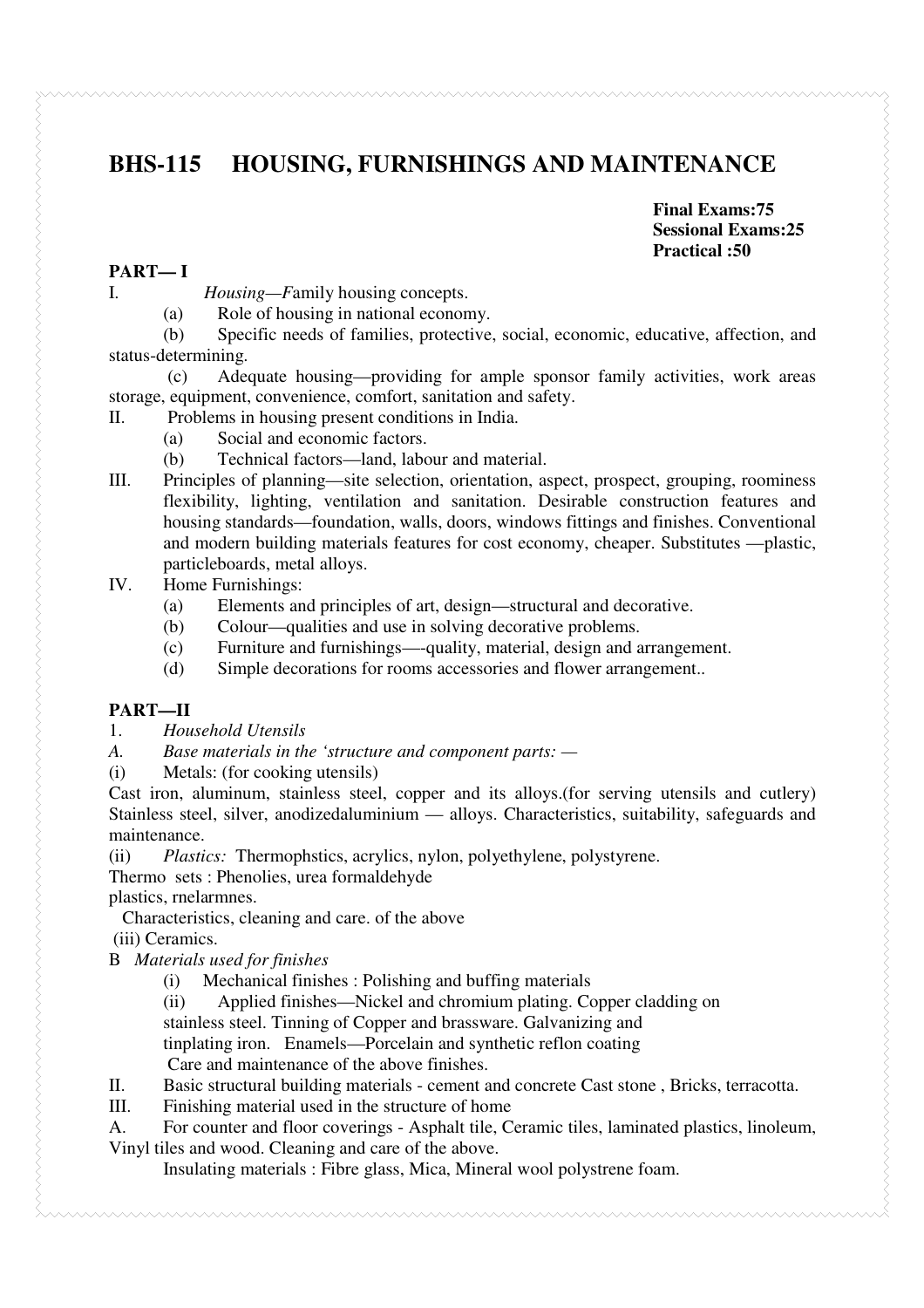- IV. Composition and mode of. action of different types *of* the following:
- A. Scouring powders.
- B. Household cleaning and disinfectant fluids.
- C. Metal polishes.
- D. Wood polishes.
- E. Leather polishes.
- F Paints, varnishes, lacquers.

Painting of walls, metal and wood surfaces in the home.

Household fuels - composition and optimal utilization of soft coke, charcoal wood, kerosene, liquefied petroleum gas, natural gas, coal gas, and gobar gas Calorific value, heat utilization. Efficiency and effective price of fuels.

#### **PRACTICAL**

- I. Preparation of House plans for families in different income groups, and needs
- II. Preparation of furnishing plans for homes
- III. Preparation of cleansing powders, polishes for metals and. wood
- IV. Making of alpana, rangoli , flower arrangement, painting , wall hanging, pot painting etc.

#### **Reference**

1. Anna H. Rutt kK(1961): Home Furnishing, John Wiley Eastern Private Ltd., New York. (Unit III).

Deshpande, R.S. (1980): Modern Ideal Homes for India, (9<sup>th</sup> Edn.). Smt. L.s. Deshpande for Deshpande Publications Trust. (Unit II, III, VI,VII).

Leach S. Del Mary k(1993): Techinques of Interior Design Rendering and presentation and New York , McGraw Hill.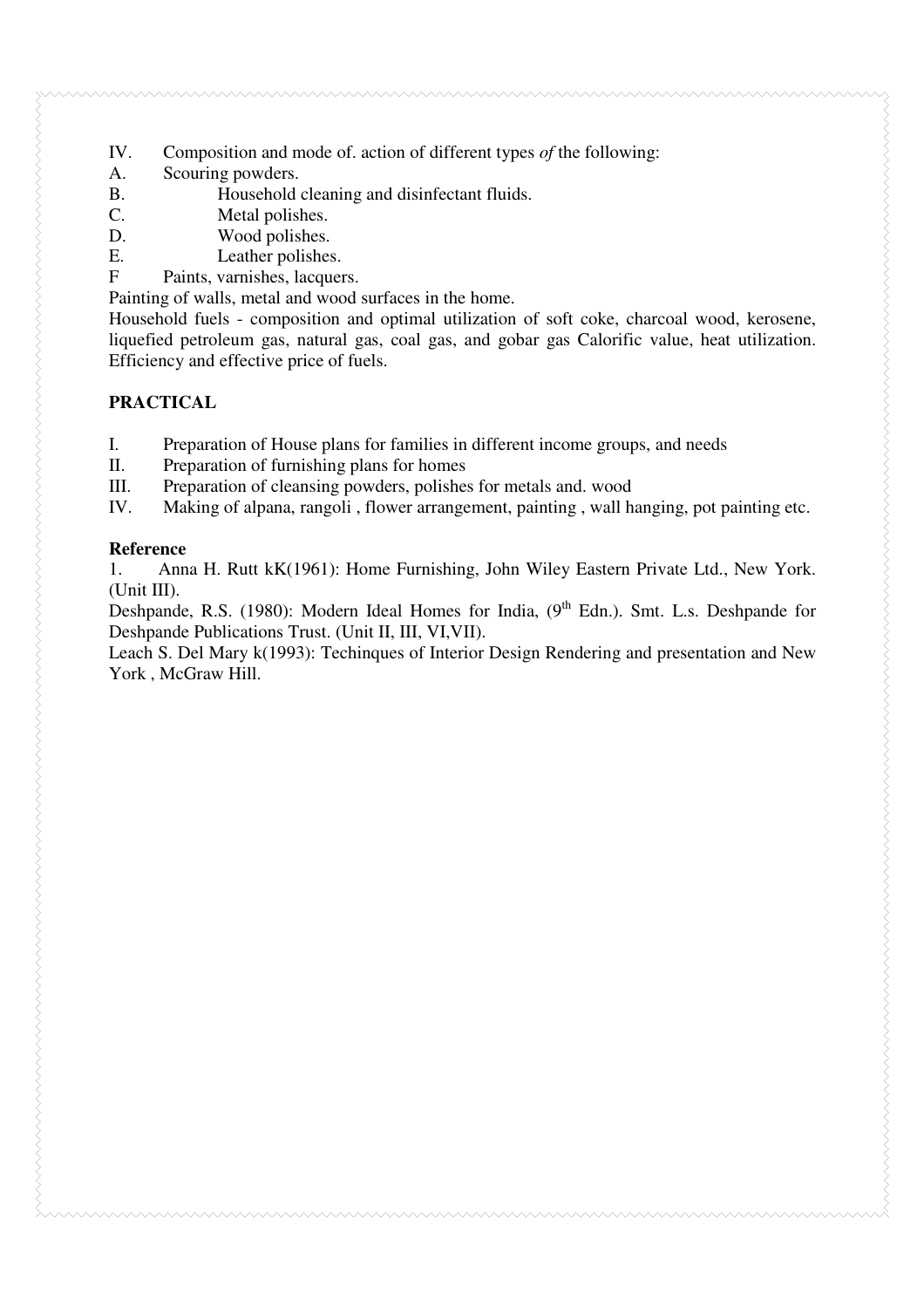# **BHS–116 Communication, Diffusion & Adoption of Homestead Technology**

**Final Exams:75 Sessional Exams:25 Practical : 50**

- 1. Origin, meaning, definition, functions and problems of communication.
- 2. Communication: their function, limitations and selected classification.
- 3. Instructional media their functions, limitations and selected classification
- 4. Different types of Audio-Visual aids, their meaning, definition and advantages of communication.
- 5. Concepts, characteristics and principles of Diffusion, Role of Communication methods in diffusion
- 6. Homestead technologies, problems in Diffusion Home Science technologies

#### **Practical**

- 1. Visit and Survey of near by slum and rural areas to get acquainted with their social and cultural problem and other specific problem.
- 2. To select, plan, prepare and use different Audio-Visual aids. To develop ability to prepare and present individualized and group instructions.
- 3. To develop skill in preparation of tools for conducting base line survey of villages, practice in using teaching methods supplemented with communication media, materials for teaching rural women / adolescent girl / children.

#### **Reference**

- 1. Dhama O.P. Extension and Rural Welfare.
- 2. Directorate of Extension Extension Education in C. D.
- 3. Government of India Publication India.
- 4. Government of India Publication Encyclopedia of Social Work in India Vol. 1-4
- 5. S.R. Maheshwari Rural Developments in India.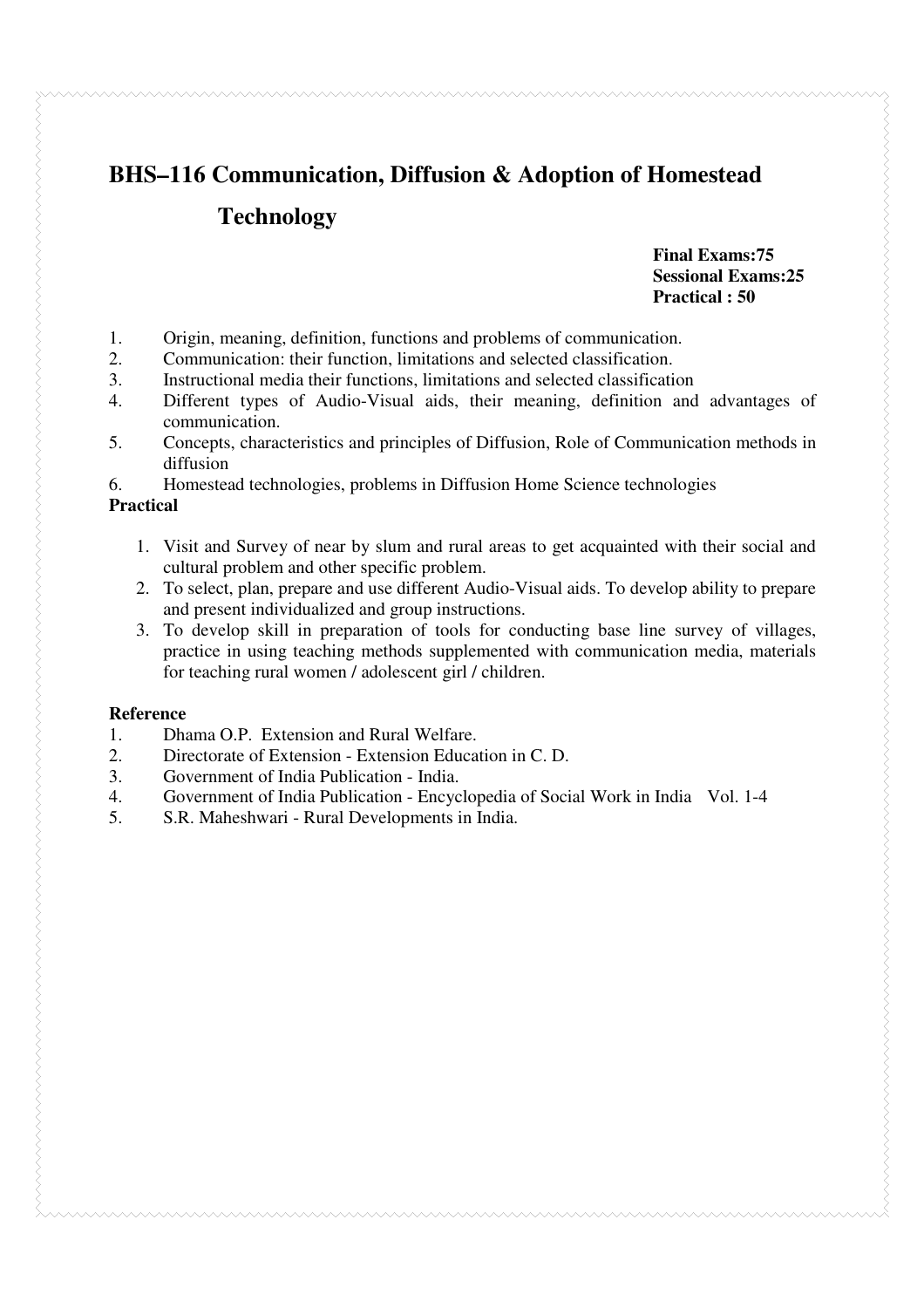# **BHS-117 Entrepreneurship Development**

**Final Exams:75 Sessional Exams:25 Practical : 50**

#### **Unit-1: Entrepreneurship**

Definitions, need scope and characteristics of entrepreneurship, entrepreneurship development and employment promotion. Identification of opportunities in food enterprises.

#### **Unit-2: Business environment for the entrepreneurs for food enterprises**

Government of India's policy towards promotion of entrepreneurship. Exposure to demand based, resource based, service based, import substitute and export promotion industries.

#### **Unit –3: Need, scope and approaches for project formulation**

Market survey techniques, criteria for principles of product selection and development, choice of technology, quality control. Major steps involved in setting up a small scale Unit-Project identification, project formulation, resources mobilization. Institutions, financing procedure and financial incentives. Financial ratios and their significance. Books of accounts, financial statements, funds flow analysis.

#### **Unit-4: Techno-economic feasibility of the project of food enterprise.**

#### **Unit-5: Critical path method – project evaluation review techniques as Planning tools for establishing SSI.**

#### **Unit-6: Plan lay out and process planning for the food product establishing the Unit**

#### **Unit-7: Creativity and innovation**

Problem solving personnel management salaries, wages and incentives, performance appraisal, quality control.

#### **Unit-8: Food marketing and sales Management**

**Marketing strategy, packaging, advertising, label intervention, pricing, after sales service.** 

#### **Unit-9: Legislations**

Licensing, registration, municipal laws, business ethics, income tax, labour law application, consumer complaint redressal.

#### **Practical**

Project planning, formulation and report preparation (individual/group exercise)

#### **Reference –**

Deshpande, V. (1984): Entrepreneurship of small scale food industries, concept, growth and Management, Deep and Deep publication- D-1/24, Rajouri Garden, New Delhi.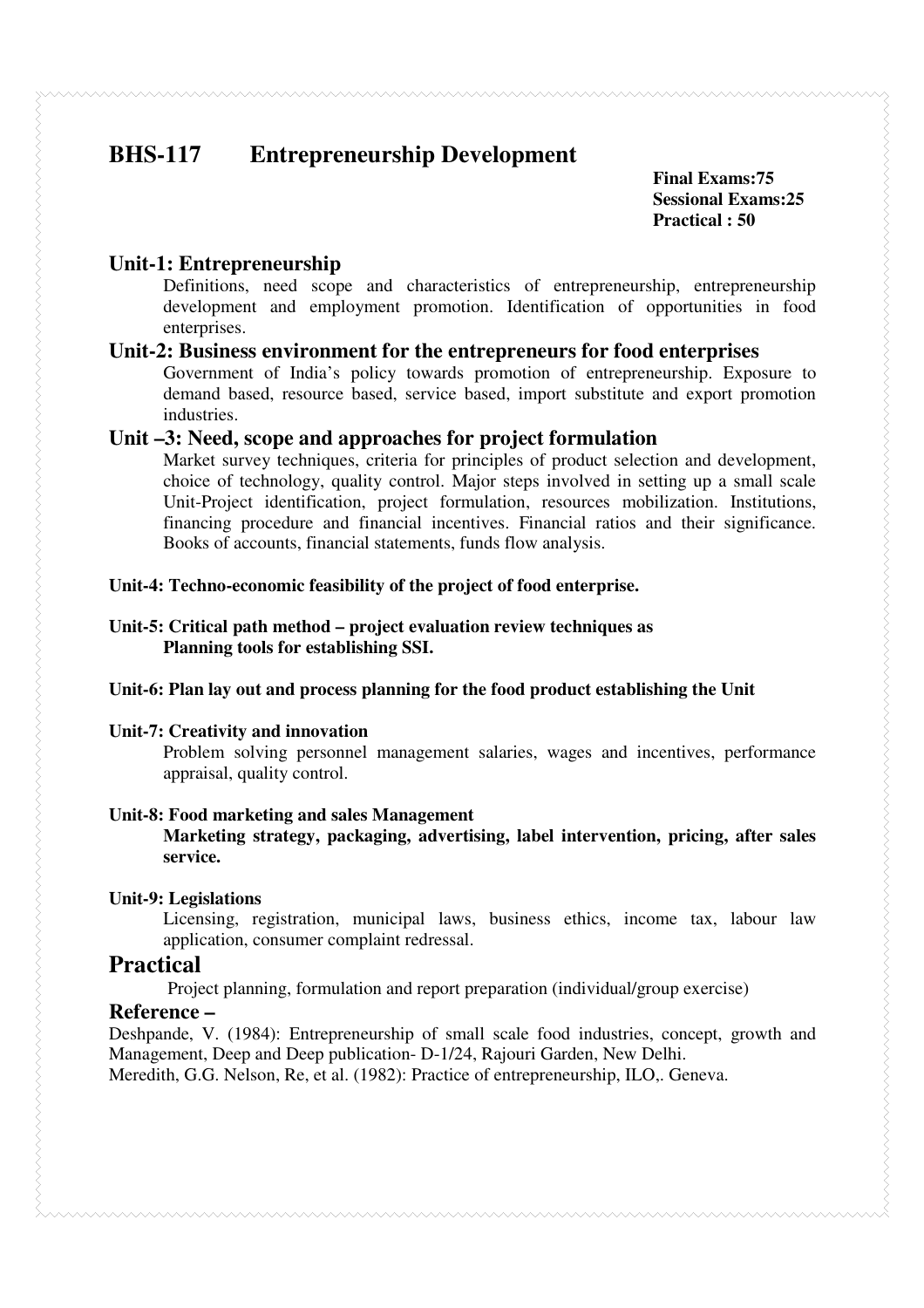# **BHS-118 APPLIED & COMMUNITY NUTRITION**

**Final Exams:75 Sessional Exams:25 Practical : 50**

- I The Community
- (a) Concept of community
- (b) Structure of rural and urban communities, social and economic.
- (c) Inter 'and intra relationship between community members.
- (d) Concept and scope of community nutrition.
- II. Factors affecting Food availability and intake

Agricultural production, population, economic regional, social, education, distribution, religions and industrialization.

- III. Food Storage
- (a) Methods of storage of food grains.
- (b) Agents causing losses of food grains and prevention.
- (c) Fumigation of grains.
- IV.Food adulteration
	- (a) Meaning of Food adulteration and food laws. -
	- (b)Common food adulterants and health hazards.
	- (c)Agencies checking food adulteration.
- V.Nutritional problems of the Community
	- Causes and incidence of nutritional problems in infancy, pre-school children, adolescents, pregnant and lactating mothers and old age.

VI.Nutritional Assessment and Methods of identification of Nutritional Problems:

- (a) Techniques of dietary surveys, imitations and interpretation of data
- (b) Anthropometrics biochemical and clinical techniques limitations and interpretation.
- VII.Nutrition Education.
	- (a)Meaning of nutrition education and its importance.
	- (b)Organization of nutrition education programmes for the community problems encountered in organizing a programme and how to solve them.
	- (c) Communication methods.
	- (d) Communication aids
	- (f) Evaluation and follow up

#### **Practical**

- 1. A brief nutritional survey in different communication.
	- (a) Nutritional anthropometrical wt., ht., MUAC of infants, children and adults.
	- (b) Diet survey.
	- (c) Clinical survey.
- 2. Developing cheap and nutrition recipe for infants, children, pregnant and nursing mother.
- 3. Development of weaning foods using indigenous items.
- **4.** Development of suitable aids for nutrition education programme.

#### **Reference:-**

Agarwal, A.N. (1981): Indian Economy Problems of development and planning. Jelliffe, D.B. (1968): child Health in the tropics. Ghosh,S.(1989):You and your child.